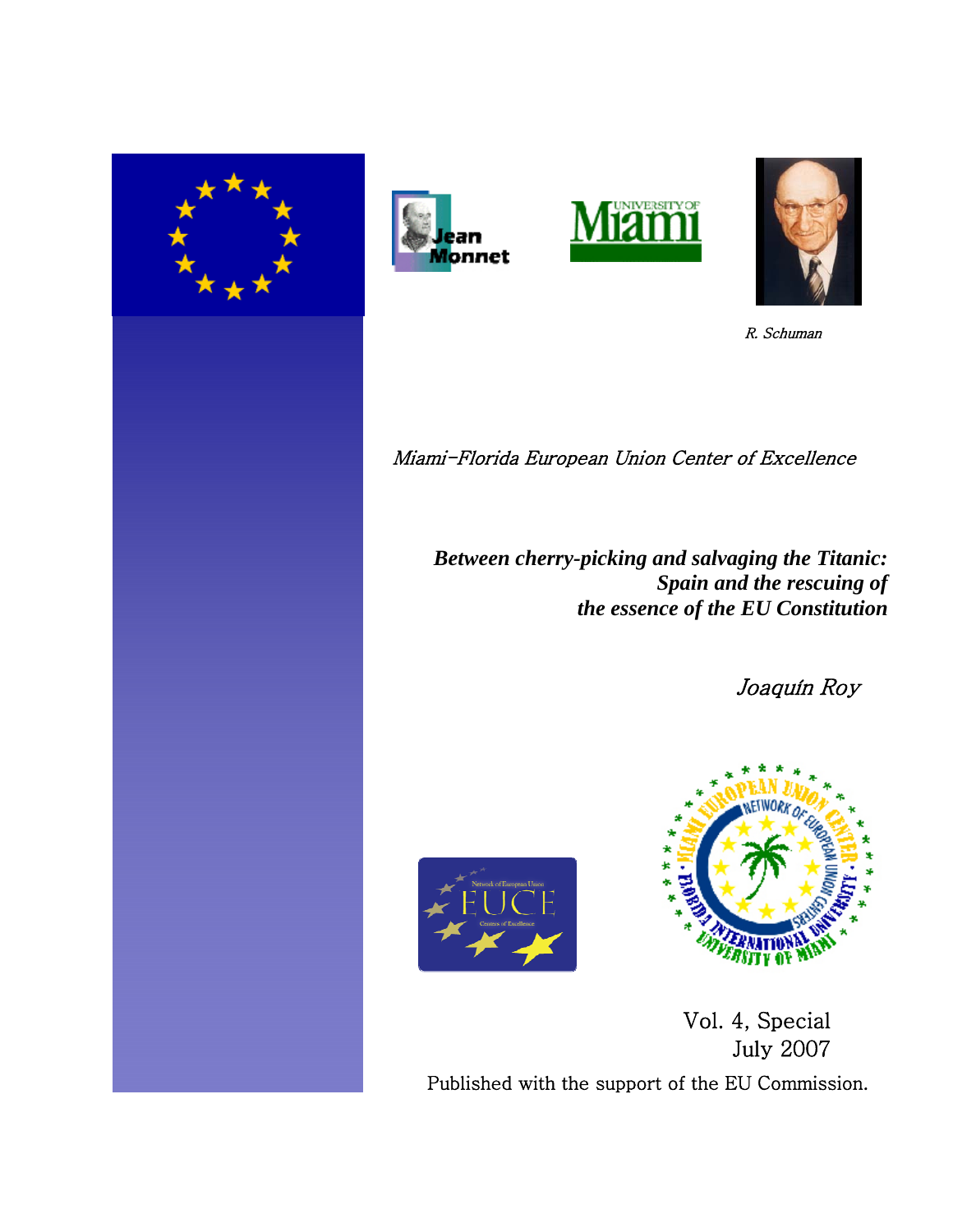# **EUMA**

*European Union Miami Analysis* **(EUMA), Special Series,** is a service of analytical essays on current, trend setting issues and developing news about the European Union.

These papers are produced by the Jean Monnet Chair, in cooperation with the Miami-Florida European Union Center of Excellence (a partnership of the University of Miami and Florida International University) as an outreach service for the academic, business and diplomatic communities.

Among the topics to be included in the series, the following are suggested:

- $\triangleright$  The collapse of the Constitution and its rescue
- $\triangleright$  Turkey: prospects of membership
- $\triangleright$  Immigration crisis and cultural challenges
- $\triangleright$  Security threats and responses
- $\triangleright$  The EU and Latin America
- $\triangleright$  The EU as a model and reference in the world
- $\triangleright$  The Common Agricultural Policy and other public subsidies
- $\triangleright$  The euro and the dollar
- $\triangleright$  EU image in the United States

These topics form part of the pressing agenda of the EU and represent the multifaceted and complex nature of the European integration process. These papers also seek to highlight the internal and external dynamics which influence the workings of the EU and its relationship with the rest the world.

| Miami - Florida European Union Center | Jean Monnet Chair Staff:             |
|---------------------------------------|--------------------------------------|
| University of Miami                   | Joaquín Roy (Director)               |
| 1000 Memorial Drive                   |                                      |
| 101 Ferré Building                    | Astrid Boening (Assistant Editor)    |
| Coral Gables, FL 33124-2231           | Eloisa Vladescu (Research Assistant) |
| Phone: 305-284-3266                   | María Lorca (Research Assistant)     |
| Fax: (305) 284 4406                   |                                      |
| E-Mail: jroy@miami.edu                | Miami-Florida European Union Center  |
| Web: www.miami.edu/eucenter           | Nicol Rae (Co-Director), FIU         |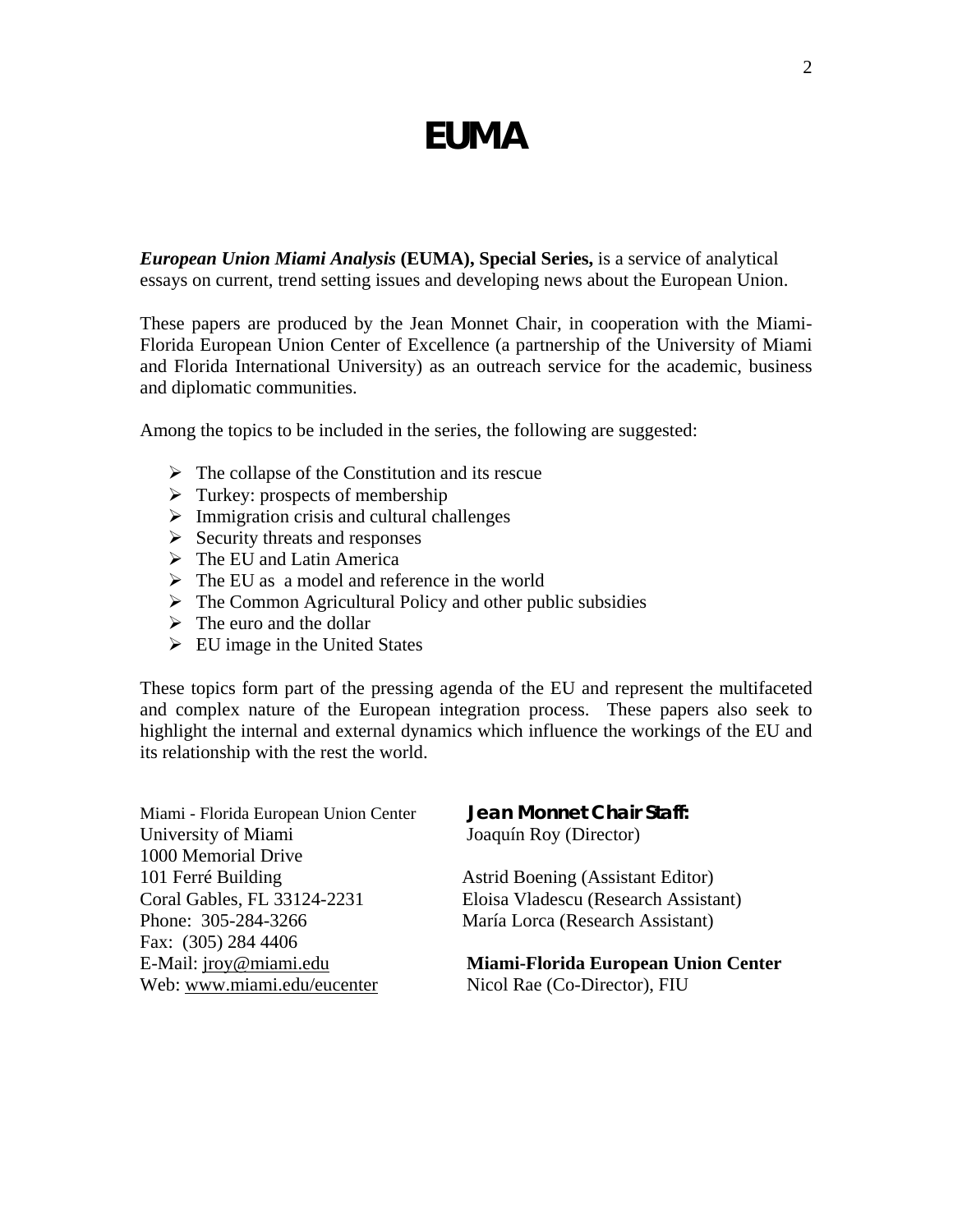# **Between cherry-picking and salvaging the Titanic: Spain and the rescuing of the essence of the EU Constitution**♦

# **Joaquín Roy**♣

# **University of Miami**

 Within the context of the prevailing situation that came about as a result of the rejection of the EU constitutional treaty in 2005 and the subsequent inefficient reflection period, Spain has been faced with several options and scenarios. Each presents risks and opportunities in terms of contributing to the rescue of the original text, its possible transformation, or its termination. In any event, it appeared that the Spanish leadership wanted to make the point that if "Europe is the problem, Spain is the solution", rewriting Ortega's historical assessment (Ortega, Obras). This paper first analyzes the options, scenarios and possible outcomes, with a special emphasis on the activities led by the new Spanish government elected in 2004. It then concludes with a commentary on the contribution to the agreement made at the end of the German presidency of the EU in

<u>.</u>

<sup>♦</sup> Paper presented at the Conference on the EU Constitution, held at Dalhouise University, Halifax, Canada, on May 22-23, 2007. The author would like to express his gratitude to Finn Laursen, Director of the EU Center. An earlier version was summarized as a presentation at the conference on "The EU enlargement and the Constitution" held at Florida International University as part of the commemoration events organized by the Miami-Florida European Union of Excellence (a partnership of with the University of Miami)" on March 30-31, 2007. Recognition is also extended to Leonardo Capobianco and Eloisa Vladescu, Research Assistants at the EU Center of the University of Miami, for their bibliographical and editing help.

<sup>♣</sup> **Joaquín Roy** (Lic. Law, University of Barcelona, 1966; Ph.D, Georgetown University, 1973), is Jean Monnet Professor of European Integration, Director of University of Miami European Union Center and Co-Director of the Miami-Florida European Union Center of Excellence. He has published over 200 academic articles and reviews, and he is the author, editor, or co-editor of 25 books, among them *The Reconstruction of Central America: the Role of the European Community* (North-South Center, 1991), *The Ibero-American Space/ El Espacio Iberoamericano* (U.Miami/University of Barcelona, 1996), *Cuba, the U.S. and the Helms-Burton Doctrine: International Reactions* (University of Florida Press, 2000), *Las relaciones exteriores de la Unión Europea* (México: UNAM, 2001), *Retos de la integración regional: Europa y América* (México: UNAM, 2003), *La Unión Europea y el TLCAN* (México: UNAM, 2004), *The European Union and Regional Integration* (Miami: EU Center, 2005), *La Unión Europea y la integración regional* (Buenos Aires: CARI/ U. Tres de Febrero, 2005), *Towards the Completion of Europe* (Miami: EU Center, 2006) and *A Historical Dictionary of the European Union* (Scarecrow Press / Rowman & Littlefield, 2006). He has also published over 1,300 columns and essays in newspapers and magazines. Among his awards is the Encomienda of the Order of Merit bestowed by King Juan Carlos of Spain.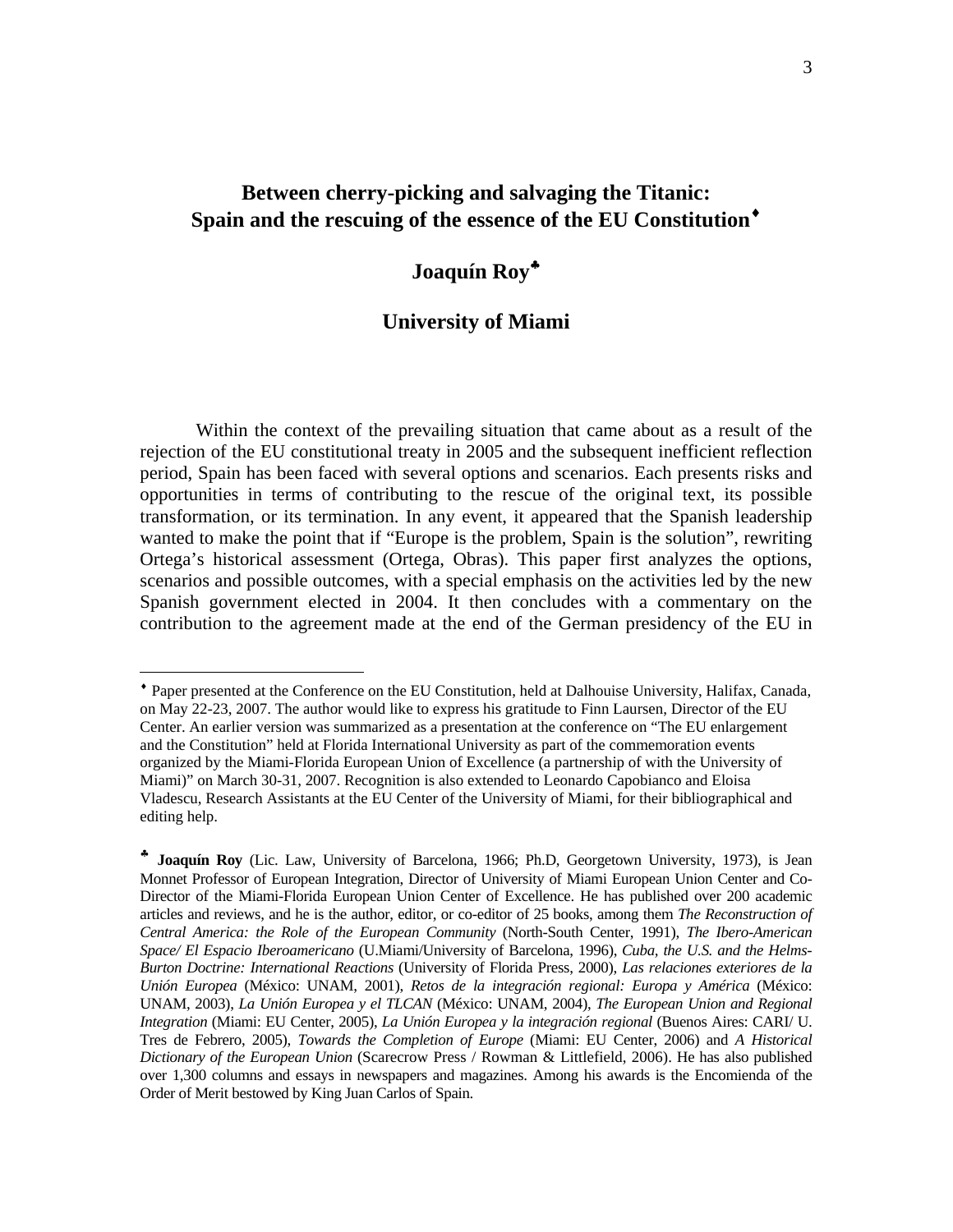June of 2007, opening the way for a new Intergovernmental Conference and "Reform Treaty".

### Anniversaries and symbols

 The year 2007 was considered to be decisive for the EU organization for the coincidental reason that, fifty years earlier, the EU took its second daring step with the Rome Treaty of March 1957, which transformed the initial European Coal and Steel Community (ECSC), officially born in 1951, by incorporating the European Economic Community (EEC) and the European Atomic Energy Community (EUROATOM). The new entity was collectively and legally called the European Communities. Then it was simplified to be known as the European Community (EC), though it would come to be popularly called the Common Market (which is only one of the fundamental ingredients of the EEC), a label still used by generations of Europeans.

 This thoroughly economic dimension signaled that the new creation had made it to the third stage of economic integration. It had also graduated from the second stage, the Customs Union, which imposed a system of common tariffs. It had come a long way from the ECSC, the first experiment that included (in a limited common market) only two products. However, these products were strategic and necessary to produce weapons. The new entity was intended to ''make war unthinkable'' and eventually ''materially impossible''.

 In the mid-1980s, almost three decades after the Rome Treaty, the architects of the experiment realized that in order to complete the Common Market, as contracted in 1957, they would need to issue and implement over three hundred individual regulations. This was the only way to guarantee the full circulation of goods, capital, services, and people. And so Jacques Delors, president of the Commission, the EC's executive body, convinced the Council of the need to approve the Single European Act (SEA) in 1986, which would also paved the way for the Maastricht Treaty (1992) that created the European Union.

 The EU was then strengthened considerably by two bold moves. First, the EU adopted the euro as a common currency (anchoring the fourth level of integration, a monetary union). The impasse of the constitutional process marks its presence five years since the adoption of the euro by 300 million citizens in the thirteen countries of the EU, as well as a handful of mini-states that had previously used the currencies of the EU Member States. The euro was a success in all basic monetary operations. Although the dollar remains dominant in terms of the setting of prices and tallying debt, as an exchange currency the euro is on the verge of surpassing it. And while the dollar remains ahead of the euro as the official reserve currency, the euro is catching up in this regard as well.<sup>1</sup>

Second, the EU proceeded to execute the most spectacular broadening in its history --it almost doubled in size-- with three phases of additions. In 1995, Austria, Finland, and Sweden were incorporated, once they exhausted their ''neutral'' stance during the post-war period. Then in 2004, ten countries were added in a single move, eight of which had been part of the Soviet bloc for almost sixty years, plus Cyprus and Malta. And at beginning of 2007, two other countries, Romania and Bulgaria, joined the EU,

1

<sup>&</sup>lt;sup>1</sup> For a review of the performance of the euro, see Lorca 2007.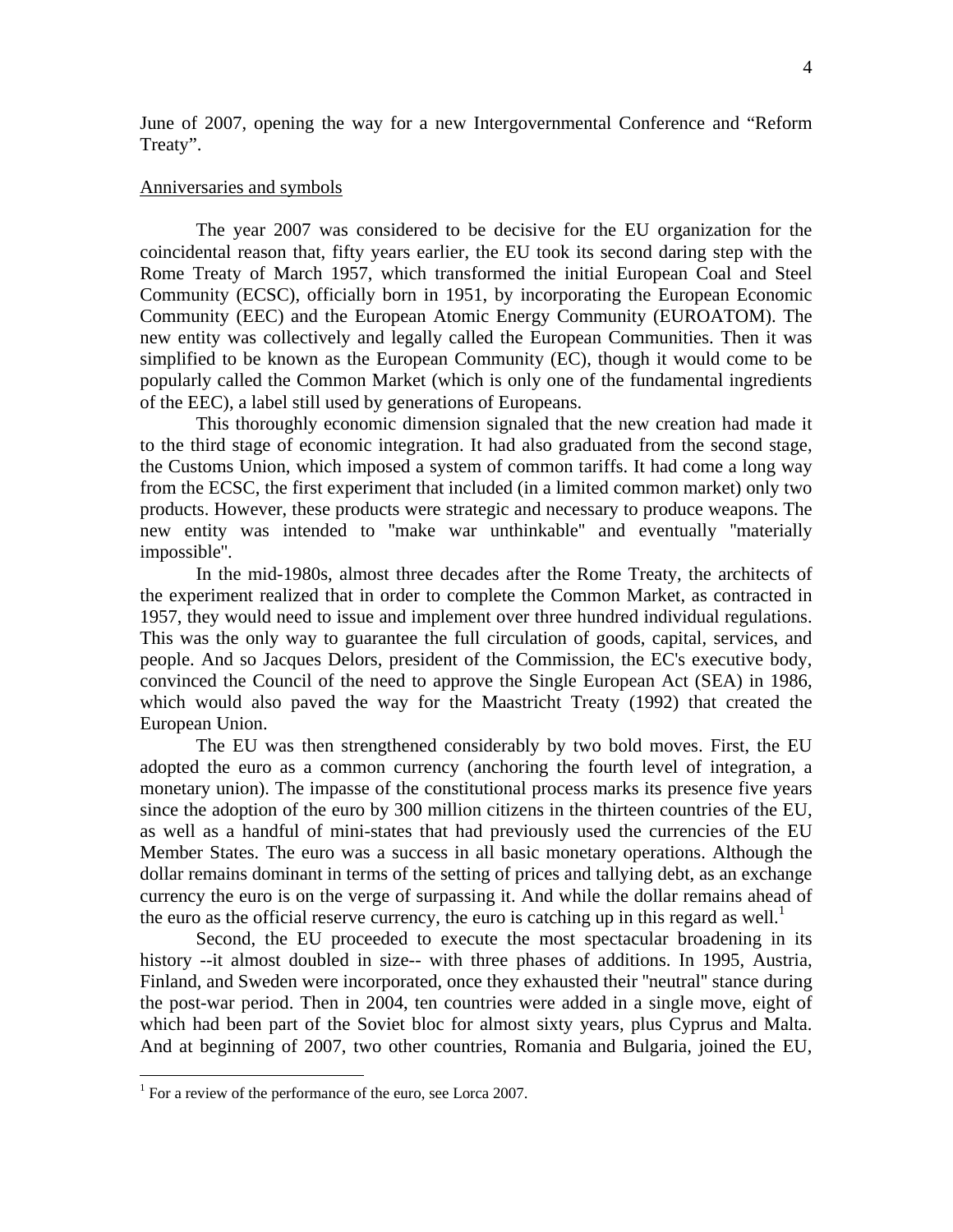bringing the total of members to 27. The EU already comprises half a billion people. All of this has been accomplished in just fifteen years since the end of the cold war.<sup>2</sup>

 However, while these two ambitious moves proved to be highly successful, the warnings made simultaneously about the need for institutional reform of an organization used to dealing with fifteen more-or-less collegial members have not diminished. In response, the EU committed itself to complete its legal framework with the approval of a constitutional treaty that would serve to codify and update the various proposals to render the integration project more viable and effective and give it an international profile more in keeping with demands of today's complex world. Unfortunately, the Constitution was derailed halfway through the ratification process with the rejection of Dutch and French voters.

 With the project put on hold until more favorable conditions would emerge, observers had been looking towards the German presidency of the EU in the first semester of 2007, keeping an eye on the results of France's April-May elections. The energy of the German government and the disposition of the new leadership in Paris would certainly determine the future course of the EU. Attention was given especially to the expectations raised by the Berlin Declaration, issued by the German government on March  $25^{th}$ , 2007, the  $50^{th}$  birthday of the EU.

 Anniversaries, especially centennials and half-a-century commemorations, are irresistible occasions for defending arguments and counteracting different theses in regard to political and economic processes. Comparing previous times with current circumstances is sometimes a fruitful exercise for deciphering situations that are difficult to grasp and that present a challenge to keen observers and citizens in general. Metaphors and images often provide added value for a better understanding of complex situations.

 The European Union, an entity that has been solidly anchored in the evolution of the dramatic events of the last century, has been equipped with metaphorical symbols. Most of its successive stages have been proposed as resembling the chapters of human life and the works of mankind. The EU has been, for example, proposed as a mirror image of an emblematic architectural anchor, the cathedral (Barón, Roy 2003). Built over a period of several years, and in some cases centuries, only experts knew what they were constructing, much like the technocratic founding fathers of the EU. The  $50<sup>th</sup>$  anniversary of the Treaty of Paris of 1952 founding the European Coal and Steel Community (ECSC), that legally ceased to exist when it exhausted its official fifty-year term and that had been inspired by the Shuman Declaration of 1950, coincided with the  $125<sup>th</sup>$ anniversary of the birth of Antoni Gaudí, the creator of the temple of the Sagrada Familia in Barcelona. Fascination surrounding the temple for many stems from its long-sought termination, something that several generations have concluded is beyond their lifespan. This emblematic sample of an unfinished cathedral resembles the long evolution of the EU, with no clear ending (Roy 2003). Other observers have equated the EU to a river that flows rapidly in some parts, very slowly in others, through narrow terrain and over an expanded territory.

More recently (see below), the EU has also been compared with a ship that has run aground, in light of the difficulties surrounding the approval of its constitutional

 $2^2$  For a comprehensive collection of essays on the enlargement, see Joaquín Roy and Roberto Domínguez, eds., 2006. From a Spanish perspective, see Barbé/Johansson and Torreblanca.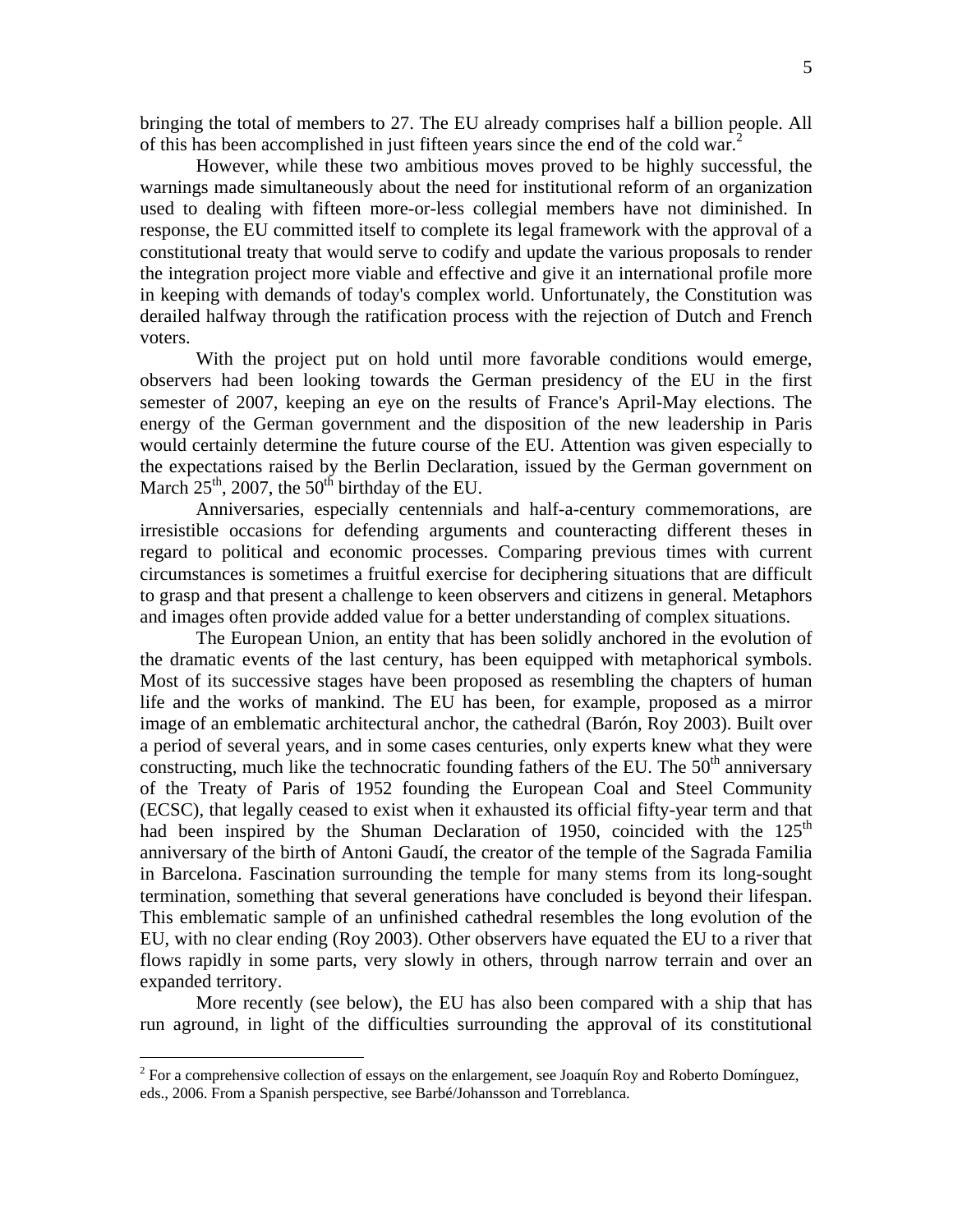Titanic was lost in 1912, it was laid out in 1909. That is a century earlier than the scheduled elections for the EU Parliament, the appointment of the new president of the EU Commission, and the date for the implementation of some of the most innovative aspects of the marooned EU constitutional text. Among them are the new Minister of Foreign Affairs and the more stable EU Presidency. In sum, 2009 (a year confirmed by the Berlin Declaration to make crucial decisions) was set as a new time marker for the EU, similar to the conception date for the Titanic. In the event that some of the alternatives proposed for making the survival the present constitutional project possible are successful, 2012, the  $100<sup>th</sup>$  anniversary of the Titanic may coincide with the consolidation of the rescuing of the EU "Titanic" constitution. The competing alternative for this operation is the method of "cherry-picking" some of the most special aspects of the EU text.

The essence of the European Union has been the subject of endless debates regarding the true nature, purpose and impact of the most successful regional integration and cooperation scheme among sovereign states that history has ever recorded. However, when in times of relative crisis, loud voices and scandalous cries of concern take the stage to demand the dismantling of the European project or its radical transformation. Alternatively, it is disdainfully exiled to a state of anonymity. After embarking on the adoption of the euro as a common currency and proceeding to its most spectacular enlargement, the EU provided itself with a "constitutional" shroud to cover its ever larger home. The project was derailed in the middle of the referendum process, and threatened with the sinking of the integration ship. Then, calls were made to salvage this European Titanic.

## The role of Spain

 As a prelude to the completion of two decades of membership in the European Union (1986-2006), Spain wanted to send a message of leadership in the European integration process. With an impressive participation in the Convention tasks that prepared the text of the Treaty, the new Spanish government that was elected in March of 2004, after the terrorist attacks in Madrid, decided to take a risk and be the first of the group of member states that submitted the ratification process to a public referendum. 76.73 percent of the participating voters (42.3 percent of the actual electorate) said "yes", setting the pace for the rest to emulate. With the failure of both the process brought about by the Dutch and French referendums and the long "reflection" period, Spain again took the lead.

The record of Spain's membership in the European Union is truly impressive.<sup>3</sup> Even during the second part of the Franco regime, the Spanish dictatorial leadership tried

<sup>&</sup>lt;sup>3</sup> For a selection of classic and recent books on the insertion of Spain in the EU, see: De la Cruz, Areilza Closa/Heywood, Moreno Juste, Gillespie/Youngs, Barbé 1999, Crespo, Jones. Farrell, Bassols, Pipes, Marks, Roy/Kanner 2001.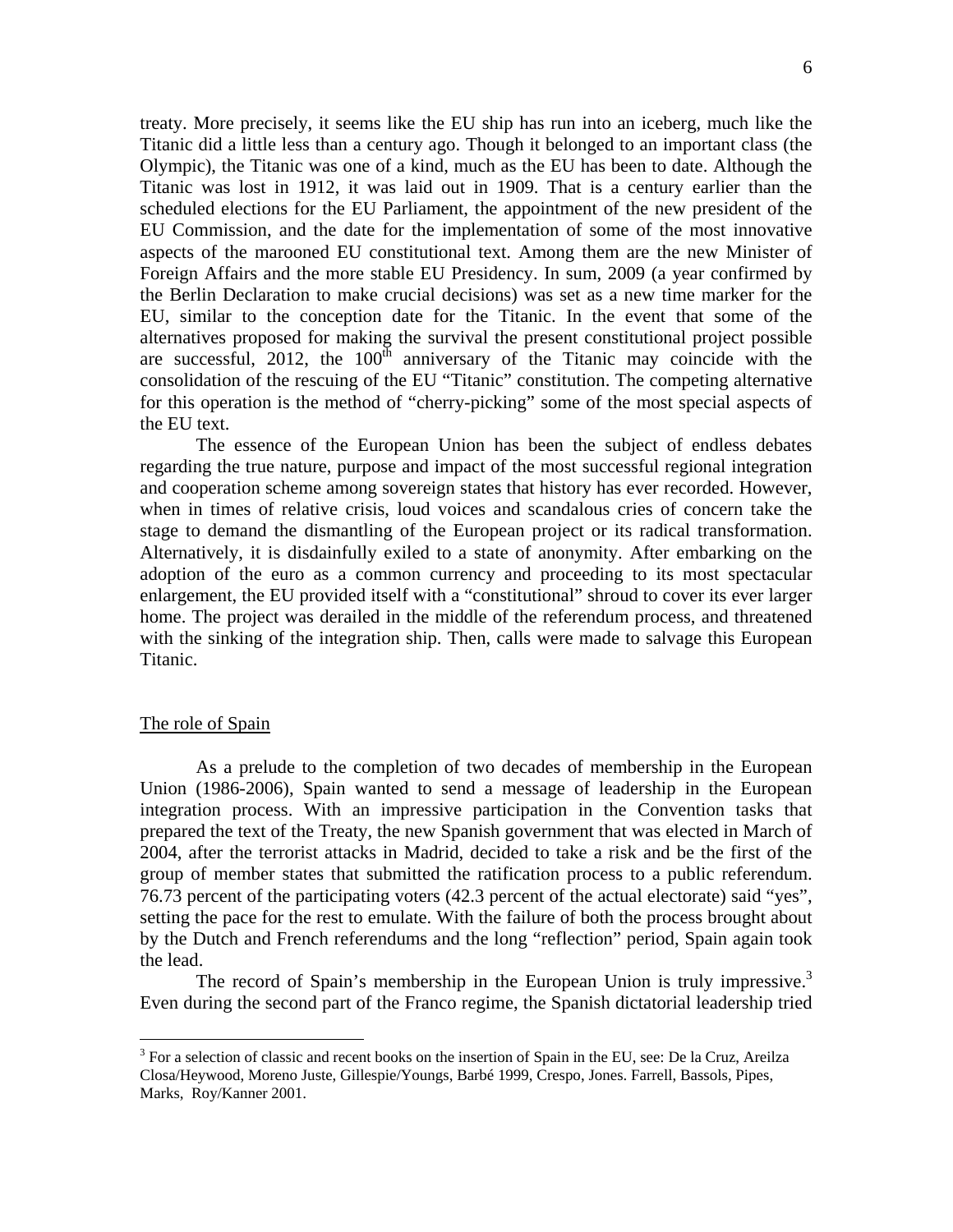to cope with requirements that were politically impossible to meet. Admitting that becoming a member was an illusive utopia, the government insisted on maintaining a solid link with the EC institutional structure. Meanwhile, the country's presence in a reconstructed Europe was barely made possible through alternative networks such as preferential trade agreements and security arrangements with the United States, leading to entry into NATO in 1982. At the same time, the work of academics rigorously followed the integration process with the result that, when Spain became a member of the EC, numerous experts and scholars were ready to join the effort and strengthen the resources available in Spanish universities and publishing networks.<sup>4</sup> At the same time, the best and the brightest of Spain's governmental cadres joined the expanded institutions, taking on positions of responsibility and decision-making (Viñas 2004, 2006; Granell 2002). Spain, in sum, "was not different", as a redrafting of the tourism slogan crafted by the Franco regime would say. It was a European country like any other that was returning to its natural home after a long exile.

 In the background of successful EU Spanish presidencies, prominent Spaniards had the experience of chairing the European Court of Justice (Gil-Carlos Rodríguez Iglesias) and the Parliament (Enrique Barón, José-María Gil Robles, and Josep Borrell), holding key positions in the Commission, and filling the newly created position of High Representative for the Common Foreign and Security Policy (Javier Solana). When the process of drafting the Constitutional Treaty was announced, rather than regarding it as a standard duty, Spain became very passionate about the mission.

 A review of recent history would also show that the Spanish path through the EU labyrinth offers a perceptive oscillation. Observers can easily note the enthusiasm with which the successive administrations, starting with Felipe González in 1982, approached the process of European integration, priming the supranational path. This pattern would subtly contrast with the fractious ambivalence expressed at times by the government of José María Aznar, more inclined towards an intergovernmental approach, especially during his second term from 2000 to 2004 supported by an absolute majority (Pipes, Roy 2005). In part because of the adventure taken by U.S. President George W. Bush in Iraq, Aznar led the inclination of the "New Europe" towards a neo-Atlantism, damaging the deepening of the EU.

 Nonetheless, the Spanish government, the academic community, and the media exerted an impressive influence on making the role of Spain in the Convention process a model of participation. The government (and the representatives of the Popular Party, delegated by Madrid) actively participated in the elaboration of the text of the Constitution.<sup>5</sup> However, in the last stages of the proceedings of the Intergovernmental Conference (IGC) that took on the task given by the Convention, the government of Spain led by Aznar left the process in a frozen state when it refused to accept the new double majority voting system that modified the line up that had been in effect since the Treaty of Nice.<sup>6</sup> This decision retarded the process and created poor timing, casting

<u>.</u>

<sup>&</sup>lt;sup>4</sup> For a selection of the classic textbooks and standard reference works on the EU developed and used in Spanish universities, see: Abellán/Vilà, Tamames, Muñoz de Bustillo, Calonge, Montes, Morata, Aldecoa 2002, Mangas/Liñán, and Fernández Navarrete.<br><sup>5</sup> For selected books authored by Spanish protagonists: Borrell 2003, López Garrido 2005, Méndez de Vigo

<sup>2005.</sup> 

<sup>6</sup> For details, see Chary 2004.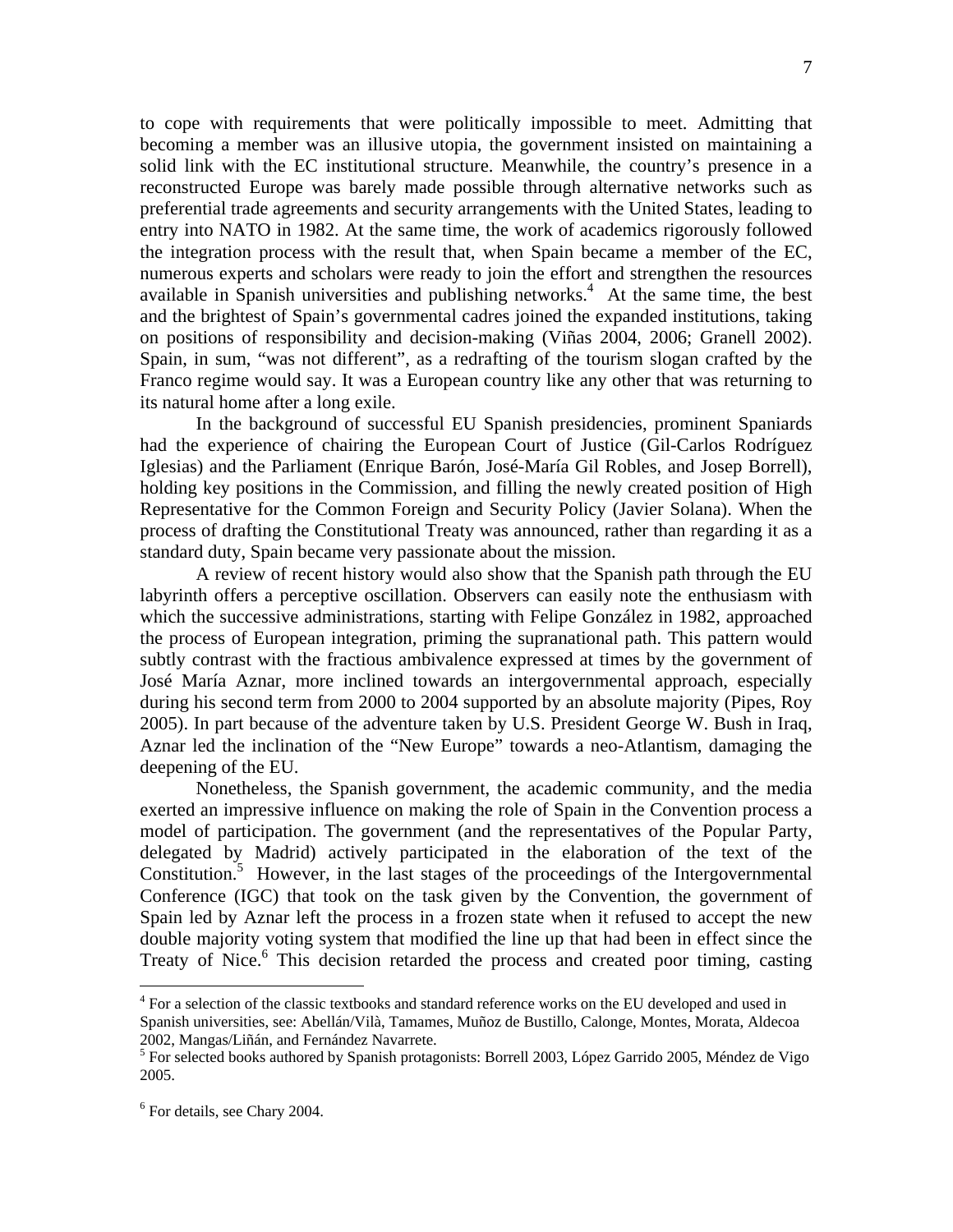further doubts on other electorates and governments eager to obtain last minute advantages of dubious effective power results. Only the electoral victory of the PSOE in  $2004$  removed this obstacle.<sup>7</sup> The new government diplomatically consented to a new modification of the double majority, opening the way for the ratification process that proceeded throughout much of 2005 and getting ready for completion at the end of 2006. This was viewed as one of the milestones of the new Spanish foreign policy (León 2004).

 The Spanish government then dutifully contributed to the promotion of the project in public opinion circles. $8$  That is the reason why when the period of ratification was announced, Spain decided to lead the pack. Interpreting the internal constitutional mandate with a sense of extreme dignity and importance, Spain not only elected to submit the approved text to a national referendum, but Madrid also scheduled that the Spanish elections as the first of several in February 2005, setting a precedent and an example for the rest. When an overwhelming majority of the (disappointing turnout) participants voted "yes", Spain was on record as being ready to maintain its status of good Europeaness.<sup>9</sup> Then, the shock came. The negative referendum in France and the Netherlands derailed this rosy scenario.

 In spite of the bad omens provided by analysts (Closa, 2004), polls and surveys held in France and the Netherlands, the first immediate reaction to the results of the referendums was of disbelief. Then, doubt about the European process set in. When the initial trauma was overcome, the sentiment about the overall picture of the EU and its constitutional process was a resigned feeling that "no one is perfect". Then, this was followed by a mission to pave the way towards a "resurrection" solution, propelled by a counter attack strategy. Ultimately, there was a feeling of "don't blame me for trying" that emerged to deal with the failure.

#### Governmental assessment

Few sectors of Spanish society, government, political parties, media, the analytical community, and the scholarly circles have remained absent from the debates on the constitutional process. An attempt to summarize the different stances and positions on the fundamental and detailed aspects of the constitutional text would occupy a space that it not available in this brief monographic essay.<sup>10</sup> The option is to select some representative samples of official, scholarly, and analytical productions that, as a collective body, would provide a glimpse of the Spanish perception of the impasse, the alternatives available, and the implications for Spanish interests. For this purpose, among the candidates to represent the mainstream lines of thought are a couple of key official

 $7$  See Roy 2005.

<sup>&</sup>lt;sup>8</sup>See Valcárcel, Navarro, and Política Exterior.

 $9^9$  For detailed analysis of this exercise, see Ruiz Jiménez 2004 and 2005, Torreblanca-Sorroza 2005, Torreblanca 2005, and Font 2005.

<sup>&</sup>lt;sup>10</sup> For detailed analysis, see Kurpas, Torreblanca-Plan B, 2005.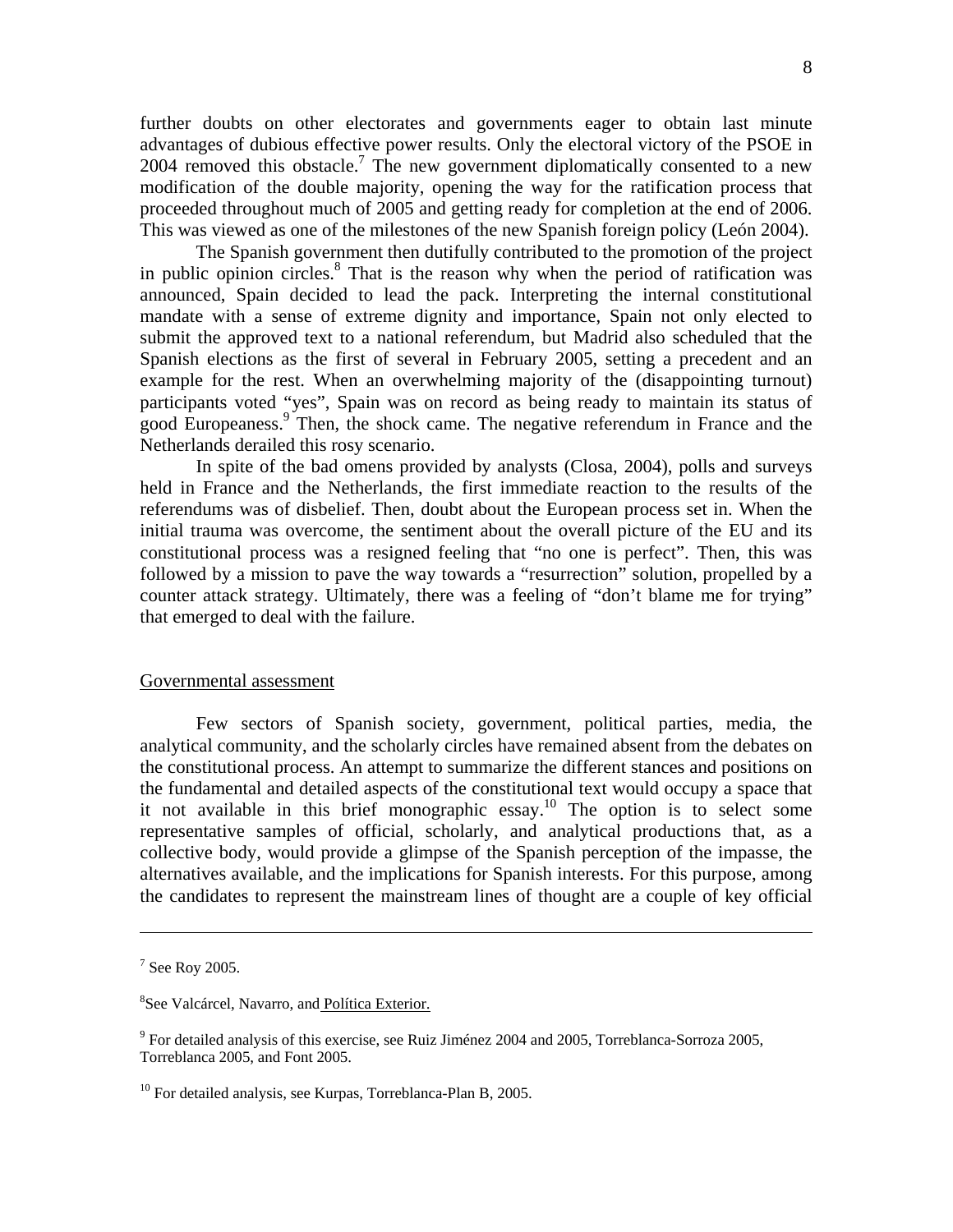documents produced by the Ministry of Foreign Affairs, a set of analytical papers generated by the Real Instituto Elcano, commentaries that appeared in policy-oriented journals such as Política Exterior, and a bibliographical reference of scholarly products in the form of books and journal articles.<sup>11</sup>

 As soon as the reality check produced by the French and Dutch rejections set in, the Spanish government took on the task of commissioning studies on the background, alternatives, and consequences for Spanish interests. In September 2005, the Joint Commission of the Spanish Congress and Senate for the European Union government entrusted the Spanish Ministry of Foreign Affairs (Secretaría 2006) to draft a report. After outlining the most salient aspects of the background of the document, the report stressed the obvious fact that it is a treaty that needs to be approved by each and all of the member states, an aspect that led to the surprising rejection by two founding members. Polls initially attributed this outcome to disagreements on defects in the general scope of the text and the ratification strategy. This simplistic explanation did not take into account the complex domestic issues of the two countries in question (fear of immigration, economic deterioration, citizen alienation).

 When the reflection period did not deliver any perceptible results, a line up of different national attitudes in the countries that had already voted "yes" was detected by Spanish governmental experts. First, some countries (with Belgium in the lead) wanted to push the ratification process forward, running the risk of a split in the EU network. While Germany and Italy seemed to share this view, the fear about loosing France in the process signaled a note of caution, a sentiment shared by Spain. A second group of countries was then composed of states that had already ratified the text and would like to salvage it. A third group would be composed of new members of the EU that were still surprised and extremely concerned about having joined an organization characterized by confusion. In terms of the sector of states that had not yet ratified the constitutional treaty, three other groups were also prominent: those that have simply postponed the process, countries that have serious doubts (the UK), and the two that explicitly rejected the text.

 In light of this situation, several alternatives were opened up for examination by Spanish experts. Reduced to two, first was the recourse to hold a second referendum in France and the Netherlands. Second was the option of a limited revision of the text. Outside of the realm of the current constitutional treaty, the Spanish analysis contemplated: (1) the elaboration of a new treaty, (2) the use of the possibilities existing in the current treaties, and (3) a limited reform of the Treaty of Nice. The official analysis did not accept as feasible (for legal or political reasons) some extremist measures such as: (1) the separation from the Union of members rejecting the Treaty, (2) a new "Union" ("Europe a la carte") for the states wishing to move forward, and (3) the elimination of the ratification requirement for all and each of the members.

 Facing this sensitive and challenging atmosphere, the analysis made by the Ministry of Foreign Affairs recommended taking action with a sense of "responsibility and commitment, combined with firmness and decision". The reflection period should had been fully exploited, without announcing a magical solution or sending exploratory balloons. A close dialogue with the citizens should had been implemented in line with the European Commission Plan "D" (centered on a strategy of information and explanation

<sup>&</sup>lt;sup>11</sup> As samples of recent analytical works on the Constitution, see: Aldecoa 2003, Mangas 2005, Albertí, Petschen 2005, Esteve/Pi, Freixes, and Ruipérez.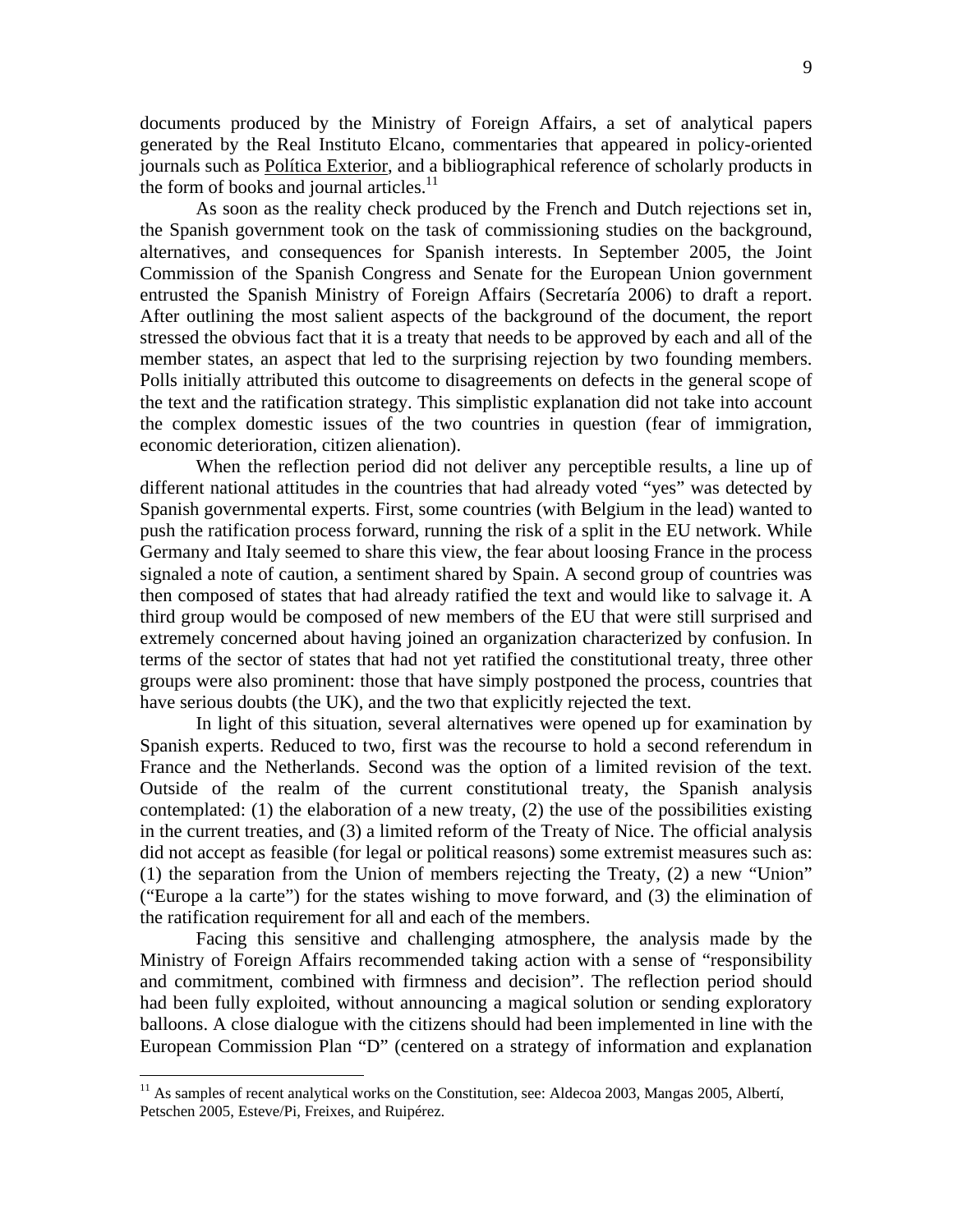to citizens). Regarding Spanish interests, the impressive record and investment made in the ratification process would always force Spain to do everything possible for the project to continue. However, instead of letting the remaining period to be controlled by national interests, Spain should advocate a European-wide debate.

 Moreover, the analysis recalled that Spain's record after twenty years of effective membership has earned it a leadership position among the big five. Instead of sending a catastrophic message of chaos unless the project is approved, a positive stance towards public opinion was considered a better choice. The rest of the reflection period should be then dedicated to selling the EU as efficient, to studying the types of measures that would bring the EU closer to its citizens, and addressing national inclinations and concerns. Pretending that the EU treaty would be fully implemented may be the best tactic to win the citizen's confidence. This would be a remake of the "de facto solidarity" that was the trademark of the foundational stages. Spain should form a strong alliance with veteran states that are committed to the EU consolidation, as well as with countries still pending ratification.

 A year later, the Ministry of Foreign Affairs issued a follow-up report (Secretaría 2007) in which the option of renegotiating the standing treaty was discarded, giving way to a partial or limited revision, an alternative defended by several States, although many that have already ratified the treaty would prefer that the changes remain minimal. In any event, the assessment is that a second failure would constitute a serious blow to the Union, most especially if coming from one of the powerful countries. Hence, the revision would have a greater possibility of being ratified if it were to add (a social protocol) or eliminate some items. The variances would include: reducing the text to parts I and II, resulting in a mini treaty (as proposed by French presidential candidate Nicolas Sarkozy), a two-step schedule with a reformed Nice treaty and a new text after 2009 (as suggested by Luxemburg), a "core treaty" (an idea floated by Italian Foreign Minister Massimo D'Alema), and the Plan B proposed by EU Parliament Member Andrew Duff (preserving the Charter, and adding some novelties).

 Taking the whole range of attitudes into consideration, there were three main sources of disagreement. (1) First, some considered the principles as being the most important part of the treaty; others, the policies; and a third group (Spain included) thought that the balance and fragile equilibrium should be preserved. (2) Some judged that the most controversial items should be eliminated, others considered that the new text should correct that problem, while still others opted for a combined strategy. (3) The third source of disagreement came from the method of the reform: some rejected the idea of another convention, while others accepted it if it came equipped with a clear agenda.

 Considering the daunting schedule that precedes the end of 2009 (budget preservation, new EU Commission, 2009 parliamentary elections, candidacy of Croatia, in addition to several national elections), a proposed end of 2007 intergovernmental conference may have to face a "grand package deal", including several lengthy negotiations. However, this alternative was also considered risky if it was to be tackled at the same time, in an effort to lead toward an option of "enhanced cooperation". In any event, the first test case would be to see what the March 25, 2007 declaration would consist of and what its consequences would be. A consensus pointed out to the idea that the text should include the achievements of the EU, the values of the European process, and the present and future challenges (the most sensible part) faced by the Union.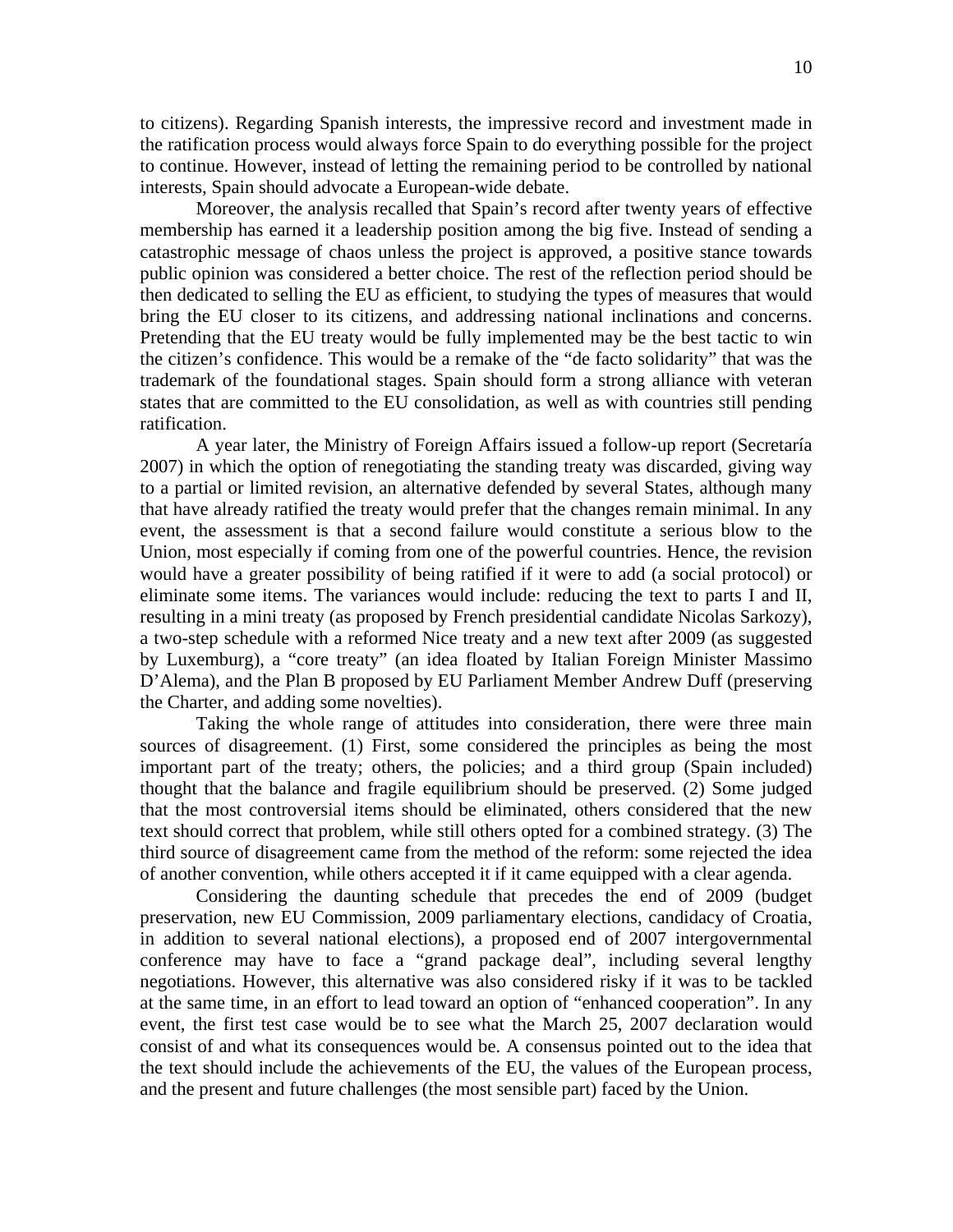With all this in mind, the report outlined the interests and the position of Spain. First of all, a fact that needs to be stressed is that Spain had ratified the constitutional treaty twice, both in a public national referendum and through parliament. This double coup was the crowning touch to an impressive avant-garde position that Spain has taken since it became a member of the EC in 1986. Therefore, Spain was obliged to maintain its position for the continuation of the agreement as expressed in the text. Spain and the other seventeen countries that have approved the text had the moral obligation to insist that the essence of the treaty be preserved. Hence, a limited implementation could not be accepted as sufficient. In any event, Spain was in a comfortable position. It had fulfilled its obligations and it had no interest in opening a negotiation in which it could loose. The burden of opening the treaty was on the countries that had rejected it or were dubious about it.

The main weapons for Spain were: (1) the solid pro-European consensus built by the two main political parties; (2) the ample ratification margin; (3) the acceptance of a new double majority voting system (but only in the context of a new distribution of seats in the Parliament); and (4) considerable backing of Spanish public opinion. Armed in this way, Spain should be able to act skillfully at the right moment, forging alliances with important members, and maintaining close contact with the main institutions. In this line of thinking, the initiative taken in Madrid set an example and it had also been sending a strong message of leadership.

#### Bold action

 Within this array of alternative scenarios, the Spanish government wished to send a clear message. It consisted of pointing out that the option of proceeding towards the completion of the referendum process, while considering the text still alive and useful, was a valid card to be played. Consequently, as a repeat of the Spanish initiative two years earlier that led to the ratification process, the representatives of eighteen European countries of the EU (with the moral support of two other) met in Madrid on January 25, 2007. These twenty Member States had already approved the constitutional project or had promised to do so (Portugal and Ireland). Only Spain and Luxemburg had ratified the complicated code in popular referendum. The rest had prudently bestowed their seal of approval through a parliamentary process (Torreblanca 2007).

 These "Friends of the Constitution", as they called themselves, had a common goal. They yearned for the revival of the approval process. They regret ed with pain that a handful of millions of European citizens had taken as hostages more than 60 percent of the population of the EU, numbering half a billion citizens. Twenty Member States had seen their EU plans derailed and frozen by the stubbornness shown by two dissidents (actually, only a portion of their potential electorates) and the ambivalence expressed by three others (the United Kingdom and the governments of the Czech Republic and Poland).

 For this reason, the majority of the Europeanist and federally-inclined population considered that the result, in the first place, was not fair. In the second place, it damaged the general welfare of the EU in a complex and uncertain world that needs the effective action of political blocs and economic conglomerates, equipped with impacting influence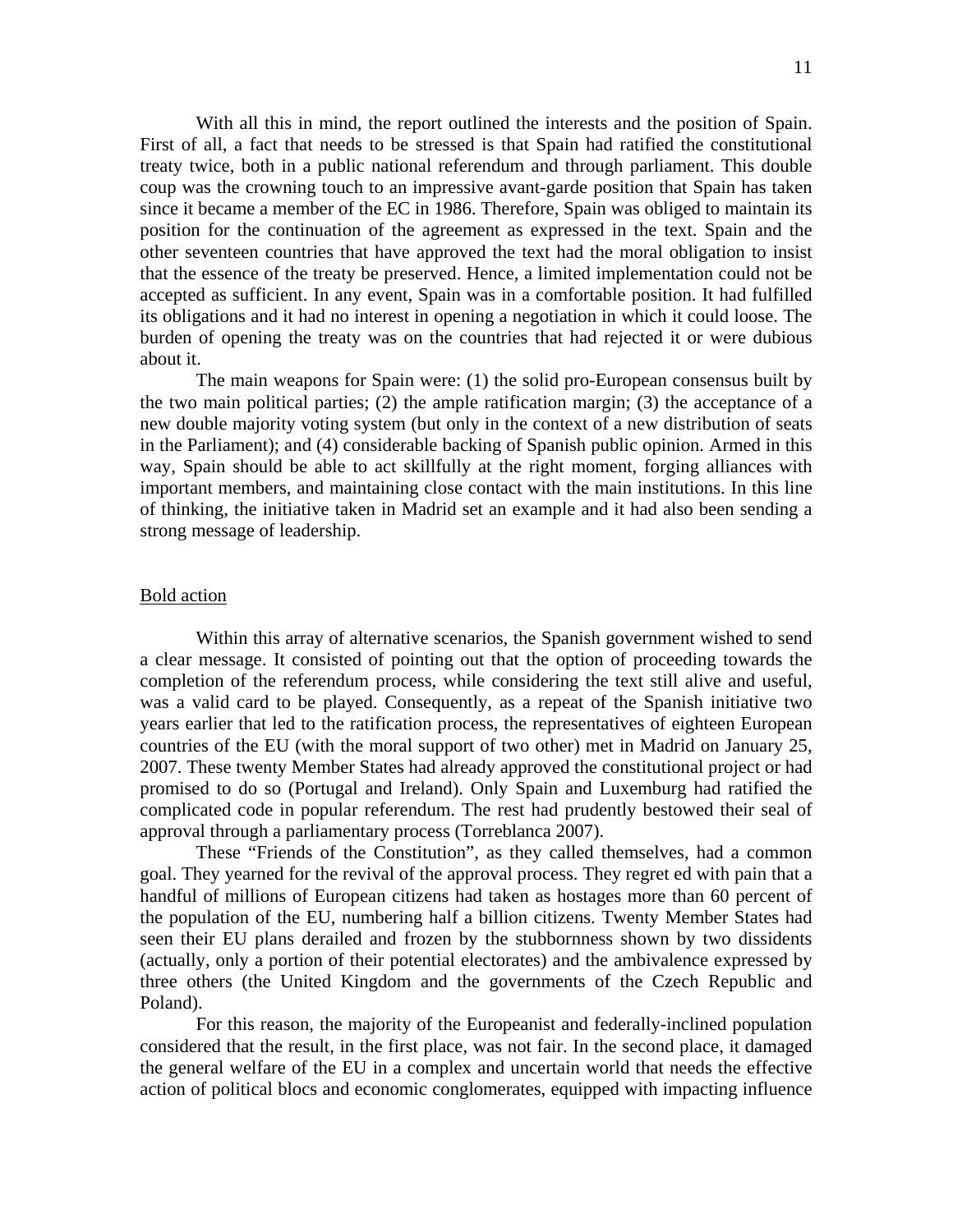and political vision. An EU marooned half way, with institutions initially designed for a half a dozen of members, and already housing twenty seven, is not the best way forward.

 Faced with this situation, the Spanish government took the initiative and convoked the Madrid meeting to exchange ideas that would help the EU get out of the constitutional trap. The government of Rodríguez Zapatero seemed to have taken the same risk it accepted when coming to power in 2004, when it planned the early referendum as a launching pad of its Europeanist example. Spain delivered magnificently with more than two thirds of the voters saying "yes" to the text.

 Nonetheless, the subsequent difficulties of the ratification process advised Madrid to allow for a margin of prudence during the "reflection period" while searching for solutions. This term was exhausted without innovative ideas. Hence, the Spanish government took the initiative, coinciding with the German presidency, of providing an incentive for finding a solution. It was not easy and the meeting ended with no decisions. It was further discovered that even this group of "friends" had contrastive opinions. Under the pressure from other governments, Luxemburg decided to postpone its followup meeting.

 The record and the background of the extraordinary Madrid conclave showed that Spain and the most daring allies considered that the text should be further reinforced with social warranties and strengthened by the subsidiarity dimension (respect for state and local sovereignty). They also demanded better protection for the environment, active attention to climatic change, expanded legislation to regulate immigration, an effective energy policy, more precise conditions for new membership, and a deepening of the European security and defense policy.

 Other members, using a more cautious approach, signaled that these measures are already present in the existing treaties. The text then should be reduced to codify some of the most innovative initiatives: a stable presidency with a term of two and a half years, extended to two terms in total, a Foreign Minister doubling as Vice President of the Commission, the expansion of the qualified majority vote, and reinforcement of the power of the Parliament. This represented a challenge for the German presidency, facing a unique opportunity to demonstrate leadership and search for equilibrium.

 Spanish observers took note that the German presidency elected to draw a "road map" to salvage the substance of the EU Constitution in a reduced version. This strategy was interpreted not only as a calendar, but also as being composed of processes and principles. A close reading of Merkel's address to the European Parliament meant for independent analysts from Madrid that the German political ambitions were too weak, but worth trying out. First, the German proposal could be identified with its own national view. Second, Germany had not yet completed its ratification process, subject to demands of the Constitutional Court. Third, calls from France for a mini-treaty might mean that Germany could elect not to act against French interests and be inclined towards a reformed Nice treaty.

 The convocation of the Madrid meeting was the subject of several points of criticism. First, the claim that it interfered with the German presidency plans was not considered valid, because governments such as Spain's have the right to defend their interests and be influential. Second, it is true that the substance of the gathering represented an uncomfortable feeling for the French candidates, placing the issue in the middle of the electoral campaign. Third, it increased the risk of dividing the Member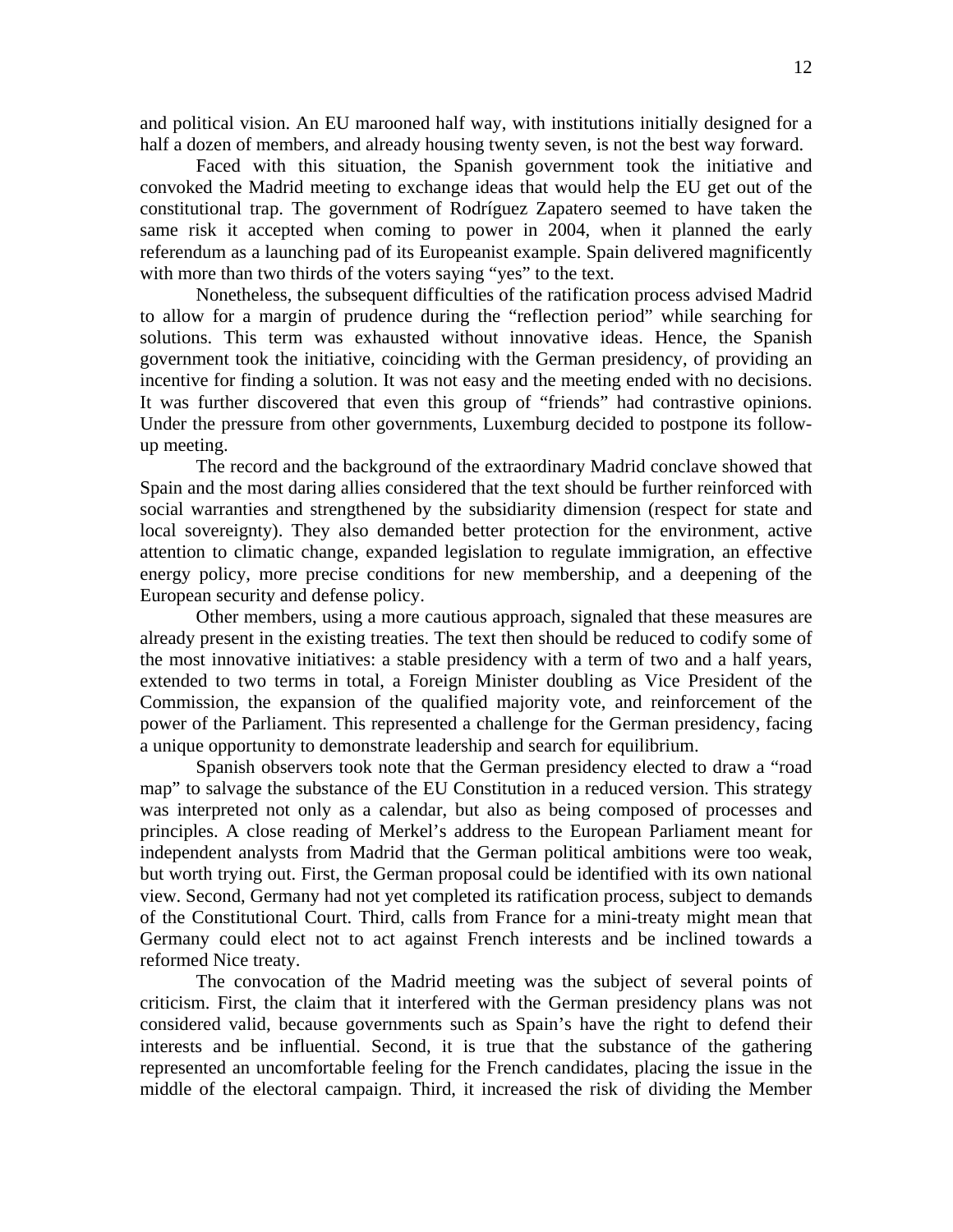States into "good" (the ones that have ratified the text) and "bad" (the ones that have not). And fourth, the move runs the risk of opening a gap in the "yes" camp. Nonetheless, this line of analysis indicated that many countries have called for a Spanish leadership role, a wish that has been cautiously contemplated by the government. Nonetheless, weighing risks and obligations, the Spanish government would have to opt for action. (Torreblanca 2007; López Castillo).

## Declining cherry-picking, choosing ship-rescuing

The Spanish think tank community led the way in the task of fine-tuning the contextual circumstances of the impasse and the alternatives available to Spain. Some observers chose an optimistic attitude; others elected a realistic analysis, while others pressed for the strategy that would prove most advantageous for Spain.<sup>12</sup> Within the varied range of opinions commissioned by the Real Instituto Elcano, in early 2006, a year after the successful Spanish referendum, Francisco Aldecoa (Aldecoa 2006) pointed out that Spanish opinion went from a decisive backing for the project to considering the Constitution as dead, finally opting to resurrect it. He outlined 14 points to follow when studying the situation.

Regarding the process, (1) Aldecoa came to the conclusion that the problem resided in the political path taken, not in the constitutional details, and that (2) the treaty was reinforced by democratic legitimacy provided by the Convention. Then (3) the Constitution supplied the EU with advances in efficiency and presence in the world. This was an added value, not the cause for the delay. Politically, (4) it had received the approval of the EU Parliament and the ratification of 14 (later 18) countries, representing over 50% of the European citizens. The problem was not a European concern–it was a domestic issue regarding France and the Netherlands. But the collateral damage (7) was that citizens perceived the EU as ineffective in pursuing its goals. (8) The process had failed because it became national, rather than European. (9) The prevailing Nice framework does not account for an EU of over 25 countries. (10) The delay already extracted a high cost. Ironically, (11) some of the projected constitutional measures were already being implemented. (12) Some of the democracy, efficiency and world presence measures are already irreversible. (13) Some of the political background has been changing (prospects of the (German presidency, the economy). And (14), as the circumstances of 2007 would confirm, some EU leaders had come forward to speak on behalf of the reactivation of the process. The key was to find a political solution for what is a combination of European and national dilemmas.

The Real Instituto Elcano offered an elaborate report (Rodríguez-Iglesias-Torreblanca). It was a greatly reduced outline of different scenarios that evolved out of the constitutional impasse and an evaluation of the potential benefits and disadvantages for Spain. First, the report insisted on identifying the divorce between the citizens and the elites on "the direction and content of main European policies". Then, the difficult consensus among the States had led to a freezing of the decision-making process, making future enlargements doubtful and cumbersome. The existing veto power made the

 $12$  The Real Instituto Elcano had earlier issued a study with a much wider scope on the general European policy of Spain (Powell 2005).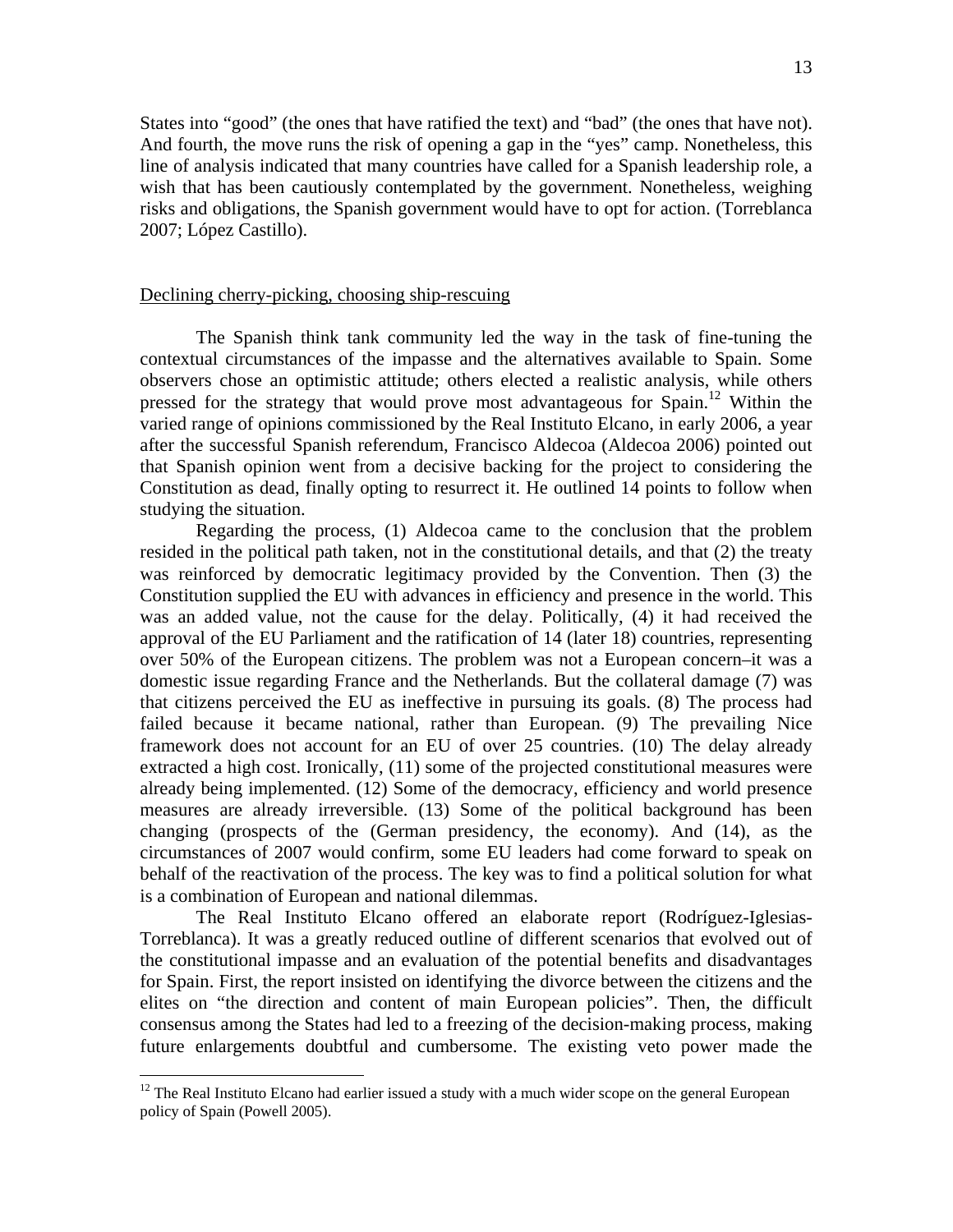revision and ratification procedures inefficient, causing the stalemate. In light of this crisis, the drafters took into consideration the fact that the new policies should meet the demands of citizens in areas such as internal and external security, immigration, energy security, and climate change. There is a need for a more efficient institutional framework, something that will only be possible with a more responsive ratification procedure. Finally, the report called for a more decisive leadership role.

 Considering these needs and recommendations, the report then outlined four main scenarios.<sup>13</sup> The first, the best for Spain and the EU according to the authors, was the rather utopian ratification of the text as it was, or without major changes. Although not the most likely, it could be the fastest way to overcome the difficulties. Backed by the large number of countries that had ratified it, one still has to take the unanimity rule into account. The second scenario is characterized by a will to salvage the Constitution, accepting the modification of the text, in essence, resembling the present treaty. Considered risky because of the demand for unanimity and the difficulty in chopping off the negative parts, a new Intergovernmental Conference (IGC) would dissect the text to rescue the most innovative parts, with the eighteen countries that had already approved the original document in the leading role. This was considered as the best option for Spain, in which it had a golden opportunity to influence and persuade other members. The third scenario was composed of a selective rescue, or cherry-picking of the easiest parts. It could result into a mini-treaty, less ambitious, resembling a reformatted Nice treaty. The risk is that this solution would invite individual states to select their favorite issues and defend them until the end. The key for the success of this alternative framework is to preserve "the equilibrium between constitutional and policy innovation". A fourth scenario was represented by the blunt abandonment of the Constitutional Treaty and starting from scratch, with a new convention and a second IGC, moves that would either be made before the 2009 EU parliament elections or postponed until the panorama cleared up.

While the official attitude was cautious and the selective analytical stance was critical, the Spanish observers are well aware that the option consisting of selecting some of the most fundamental items of the Constitution, as candidates in the formation of an acceptable document for approval, was considerably attractive. Whatever the Spanish calculations were regarding the different scenarios, the reality was that the front of resistance to the approval of the constitutional treaty, if pushed as an alternative to save face, would make the cherry picking method more preferable.<sup>14</sup> This method was backed by British diplomat John Kerr, who acted as Secretary General of the Convention, simultaneously helping to direct the EU process while looking out for UK interests. Kerr proposed that a selection of items be repackaged in a fancy basket (Kerr 2007).

 Taking all of the above into consideration, individual analysts ventured into selecting some specific alternatives in general and some of the most beneficial for Spain

1

 $13$  Earlier, Closa 2005 outlined six options that could be detected as a base.

 $14$  Meanwhile, ironically, the internal policies of the single market envisioned 50 years ago, revealed that with ingenuity and marketing, mixed with subsidies provided by the Common Agricultural policy (CAP), the EU was able to produce a luxurious cherry selling for  $\epsilon$ 0.81 (about US 1.05) a unit.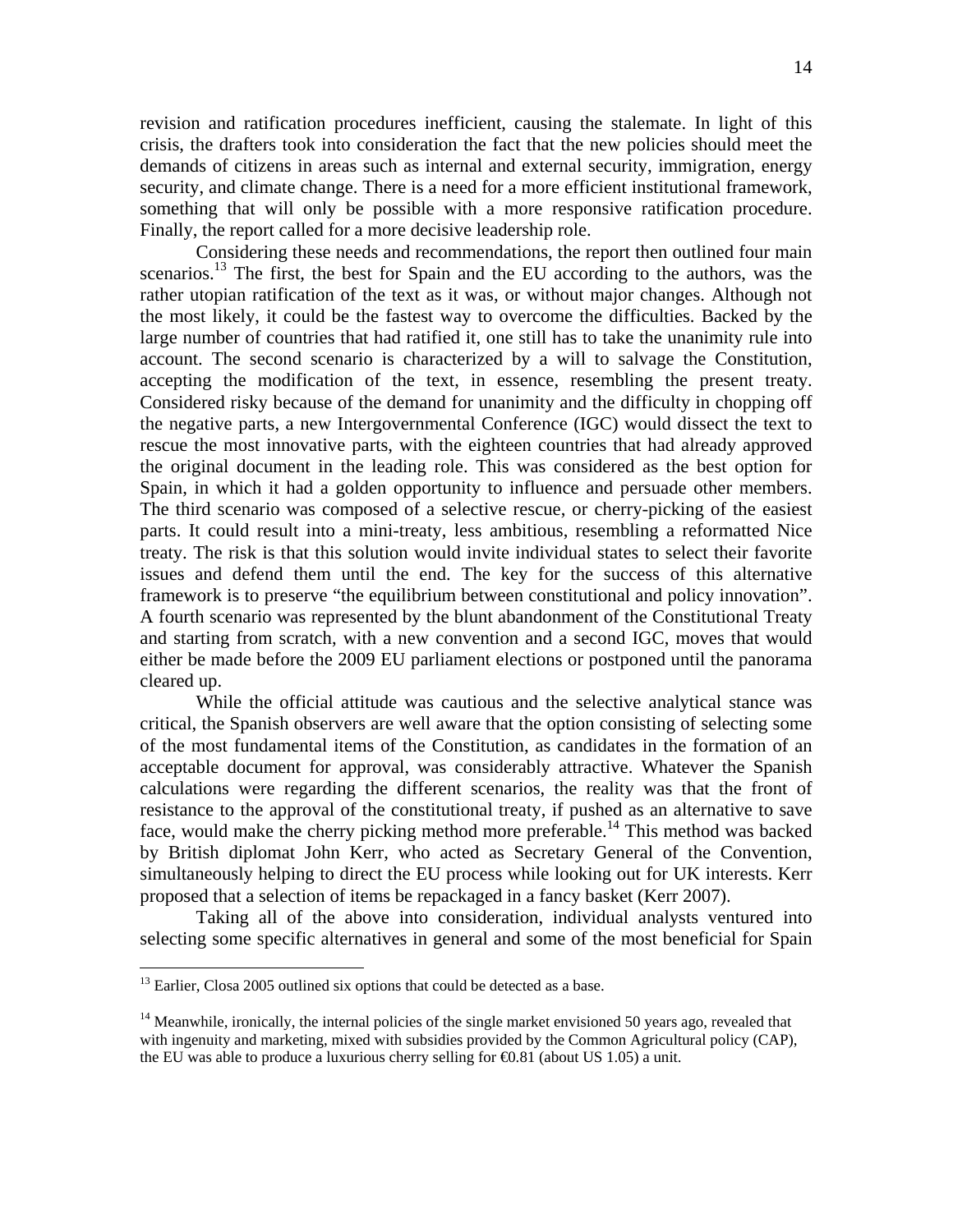in particular. Although it was independently developed based on the Titanic metaphor exposed above, and using descriptions based on maritime experience, Araceli Mangas (Mangas 2007) offered a useful parallel with the process of salvaging ships and merchandise after accidents, particularly those that are at risk of sinking. This was not surprising when taking into account that the states, governments, international organizations and the EU in particular have been equated to ships and their leaders to captain and pilots, responsible for sailing safely through seas as rough as the treacherous ones created by the current impasse faced by the European project. Eliminating the first scenario (it was unthinkable that the text, left as was, would be ratified by all states) as outlined by the Elcano committee, Mangas proceeded to present a clear choice: (a) salvaging the ship (the Titanic) by getting rid of unneeded merchandise, heavy loads, and the ballast, or (b) letting it sink and salvaging the most desirable goods.

 In the event that the rescue of the Titanic-Constitution was selected, following a damaging collision with the "iceberg" represented by the French and Dutch referendums, two sub-alternatives were offered. They were similar to the scenarios II and III as outlined by the Elcano commission. One contemplated the sinking of the ship and then proceeded to salvage the most precious cargo, previously removed by several smaller boats, and finally transferring it to the safety of the port. The author, in this case, would then proceed to select the items most worthy of being salvaged: the Charter of Fundamental Rights, the clause linking the EU to the Human Rights Convention, the solidarity clause, the enhanced cooperation in security and defense, the popular initiative, the ability of the Committee of Regions to address the Court, the early alert mechanism to allow national parliaments and regions to participate in the legislative process, an enhanced use of qualified majority voting, Parliamentary control over the totality of the budget, the establishment of the position of the Minister of Foreign Affairs, and a more stable presidency. This generous "cherry-picking" was not considered to be the best solution by the expert, a position reflective of the inclinations of Spanish scholars and government officials.

 The other option considered by the author was based on salvaging the ship, in its entirety—in other words, not only its "content" but also its "container". It should be composed of a fundamental "Framework Treaty" (abandoning the term "Constitution"), which should be an agreement emphasizing synthesis, supplemented by a "General Treaty". This would be backed by the conviction that the hull (the "framework treaty") was good, that the overall philosophy is still unique in its class, and that it would benefit from the removal of unusable items. The internal elements included essential policies that make the Union work effectively and they were clearly outlined in the General Treaty (containing part III and the remaining sections of other parts).

#### Time to make a decision

On the eve of the  $50<sup>th</sup>$  anniversary of the Treaty of Rome, the German presidency was mandated with the issuance of a Declaration. It was to be a short address, easily understood by the common citizens, but its background ran the risk of presenting it as a convoluted document that encountered difficulties in developing a consensus. Observers (Torreblanca 2007) accurately pointed out that the EU had previously missed the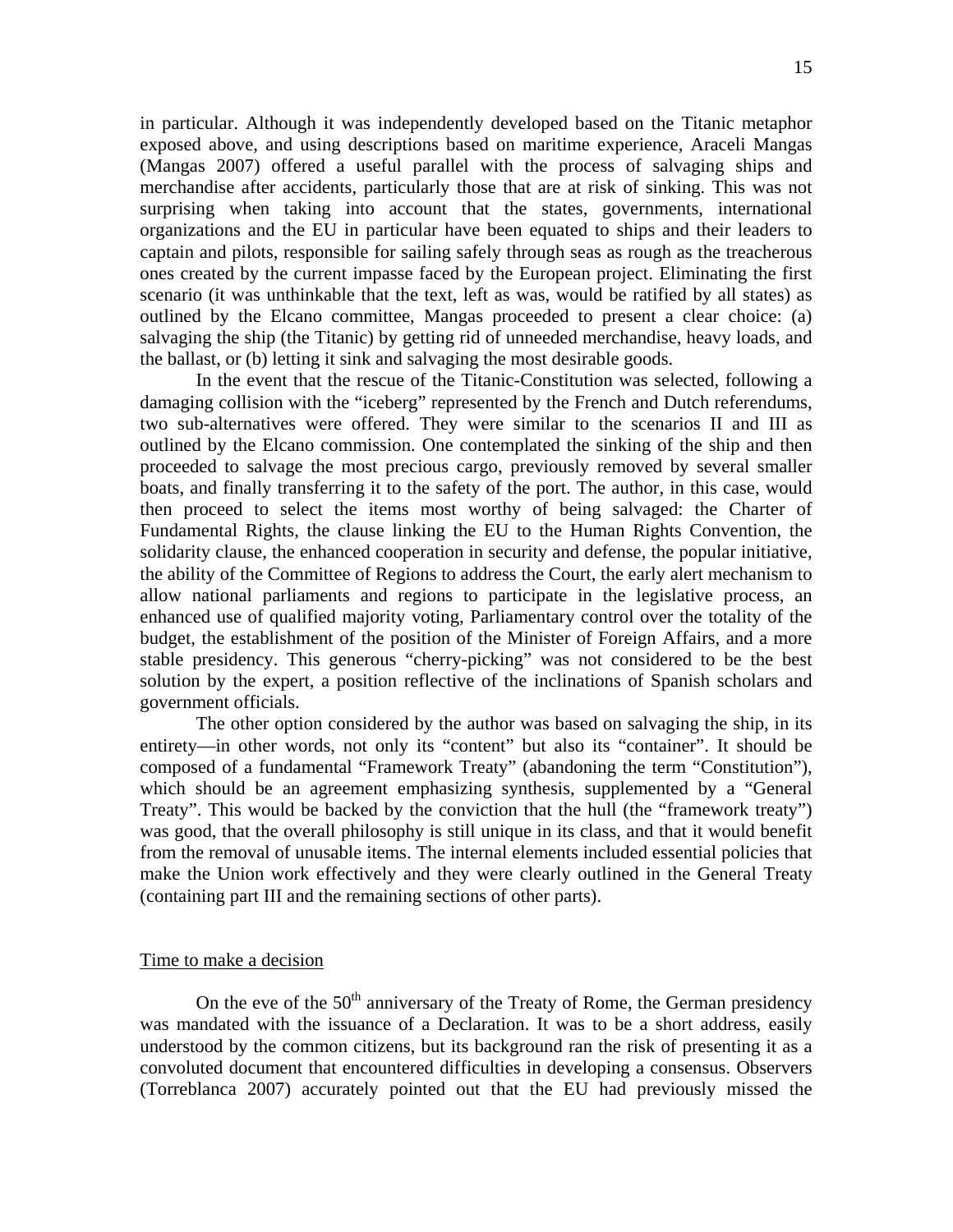opportunity to define itself both at the 50th anniversary of the Schuman Declaration and when the Treaty of the European Coal and Steel Community's half-century term expired in 2002. Josep Borrell, the Spanish president of the EU Parliament, claimed that, in order to develop a declaration based on principles and values, the EU leadership would only have to look at the proposed constitutional treaty and read its preamble, part I and the Charter, key documents that all 25 members had signed and that now some were pretending to ignore. For its part, the Commission insisted on taking measures counteractive to the rejection referendum by stressing the need to complete the internal market, deepen social dimensions, reinforce the space for freedom, security and justice, open up a debate on future enlargements, establish coherence on issues of external action, implicate national parliaments in the legislative process, and achieve an agreement on institutional reform. The Declaration would therefore represent a substantive exercise, rather than just a bland historical commemoration.

With this in mind, Torreblanca recalled that early in 2006 the President of the Commission, José Manuel Barroso, addressed the EU Parliament with a wish list: "solidarity" in terms of economic and social cohesion; environmental sustainability; institutional responsibility; "security" perceptible by the citizens; and the promotion of EU values in the world. Even though the Council had accepted this political scope in mid-2006, the conclave held at the end of the year limited itself to the commemoration and the reaffirmation of the values of the European process.

Following the constitutional gathering organized by the Spanish government in Madrid, the difficulties of the process became increasingly evident. Though the Commission insisted on the endorsement and the social reinforcement of the five priorities expressed by Barroso, the UK expressed satisfaction with the EU's enlargement and the fall of the Berlin wall, while the Czech and Polish governments insisted on the insertion of liberalism, Atlanticism and the Christian roots of Europe. Whereas Sarkozy's proposal of a mini-treaty was surpassed by a majority soliciting a "Constitution-plus", the alarm sounded when signals from London indicated that the Labour party would avoid the "Europeanization" of the election in 2008 at all cost. Ironically, the strategy of respecting the "red lines" in order to anchor the UK in the EU was no longer valid. Among other reasons, this is because these privileges have enraged the Left in countries like France. In fact, the French "no" made the UK referendum practically impossible. Although representative of only a minority in the overall picture, Belgium and other states would push for provocation of the unthinkable.

Finally, after much speculation and last minute details, language reformulation and in-depth analysis, the Declaration was issued, reflecting a minimal consensus and a strategy developed by the presidency that had limited success. The very short text (barely 650 words) had an introductory section in which the EU congratulates itself on its accomplishments. It deals with the combination of the rights of "the individual", the uncertainty of the world arena, and then outlines the EU's most valuable dimensions. Finally, Section III of the Declaration returns to the "unification" of Europe as a dream of "earlier generations" that has now become a reality. However, history reminds us that we must "always renew the political shape of Europe in keeping with the times." That is the reason why today we are "united in our aim of placing the European Union on a renewed common basis before the European Parliament elections in 2009." In any event, the Declaration pledges once again that "Europe is our common future."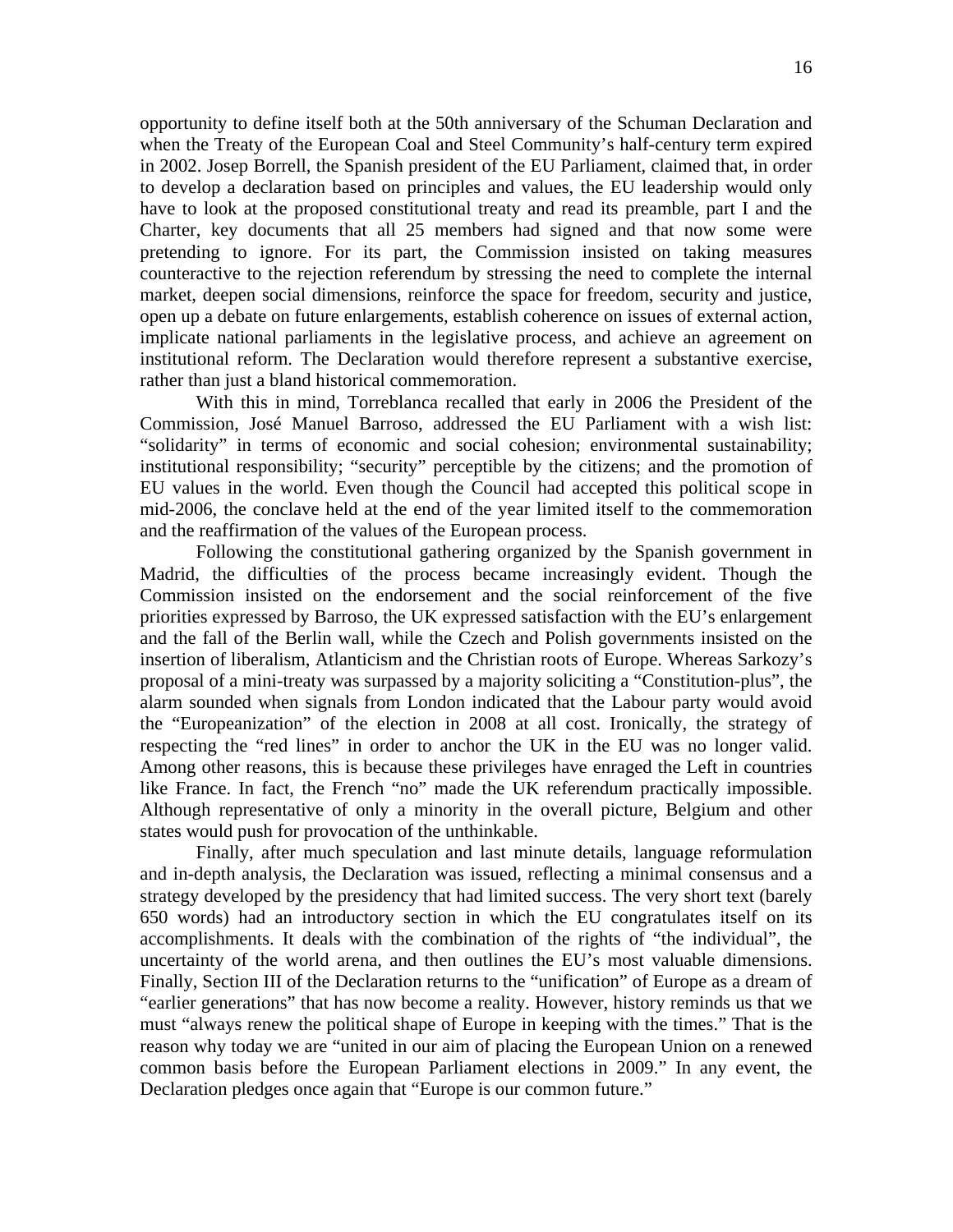Although the word "constitution" was dropped from the text, it still read as having the intention of finding a solution for a documentary commitment to the spirit and purpose of the Constitutional Treaty. The time frame provided a temporal context for the "road map" which is supposed to be issued at the end of the German presidency in June of 2007. Skeptics evaluated this compromise simply as a postponement of the thorniest issues, such as those detected by the Polish government regarding the voting system. The same can be said about the diplomatic compromise to gloss over the European socioeconomic "model", a source of conflicting interpretations during the disastrous ratification process in France and the Netherlands.

In anticipation of this uncertain scenario, certain sectors of Spanish analytical and governmental communities recommended that the remaining valid option was to take on a more aggressive position, sending warning messages, and to wait for the looming possibility of an unconvincing or very controversial Declaration or for a call for a subsequent IGC with unknown results. The worse case scenario could be a "rupture of the system or selective demolition of the process" (Torreblanca 6).

In the Spanish domestic context, two issues might had, both in theory and practice, posed obstacles for the development of an effective strategy towards this goal. The energy of the Spanish government might be eroded in the future for two reasons. One is the potential lack of consensus about the nature of the European mission, crafted by the two main political parties. Considering the continuous harassment by the Popular Party since its defeat, the temptations to use the EU stalemate to attack the PSOE and to show a lack of support remain a possibility. This confrontation would then be staged within the context of the elections to be held before March 2008 (a limit according to the electoral law). However, the benefits of the risky policy executed by the Popular Party are negligible in comparison with the potential to develop a minimal level of support. The second source of danger was reflected by the pressure of the latest wave of ETA terrorism, derailing the announced truce with the bombing of the Madrid airport parking lot. Although the attention given by the Spanish government to this problem is paramount, expert opinions indicate that it can still achieved with a strong commitment to the European project.

#### **Conclusion**

In terms of the constitutional process and its possible outcomes, what do all of the above alternatives represent for Spain? Both sets of scenarios, the catastrophic one outlined in some analytical calculations and the variations that could develop based on the potential paths to be taken, were, in some ways, positive for Spain on the grounds that, at all times, whatever decision were made, there would be a strong emphasis on the defense of the investments made until then. Spain did not have anything to lose by applying pressure and insisting on the continuation of a positive process that called attention to the spirit of the constitutional path and its most necessary 'container' (the "ship"). By abandoning the strategy and tactics followed until then, Spain would be "rewarded" either with a less favorable position in the future of the EU or with being labeled as a supporter of a potentially dying dream. While still seeking to maintain a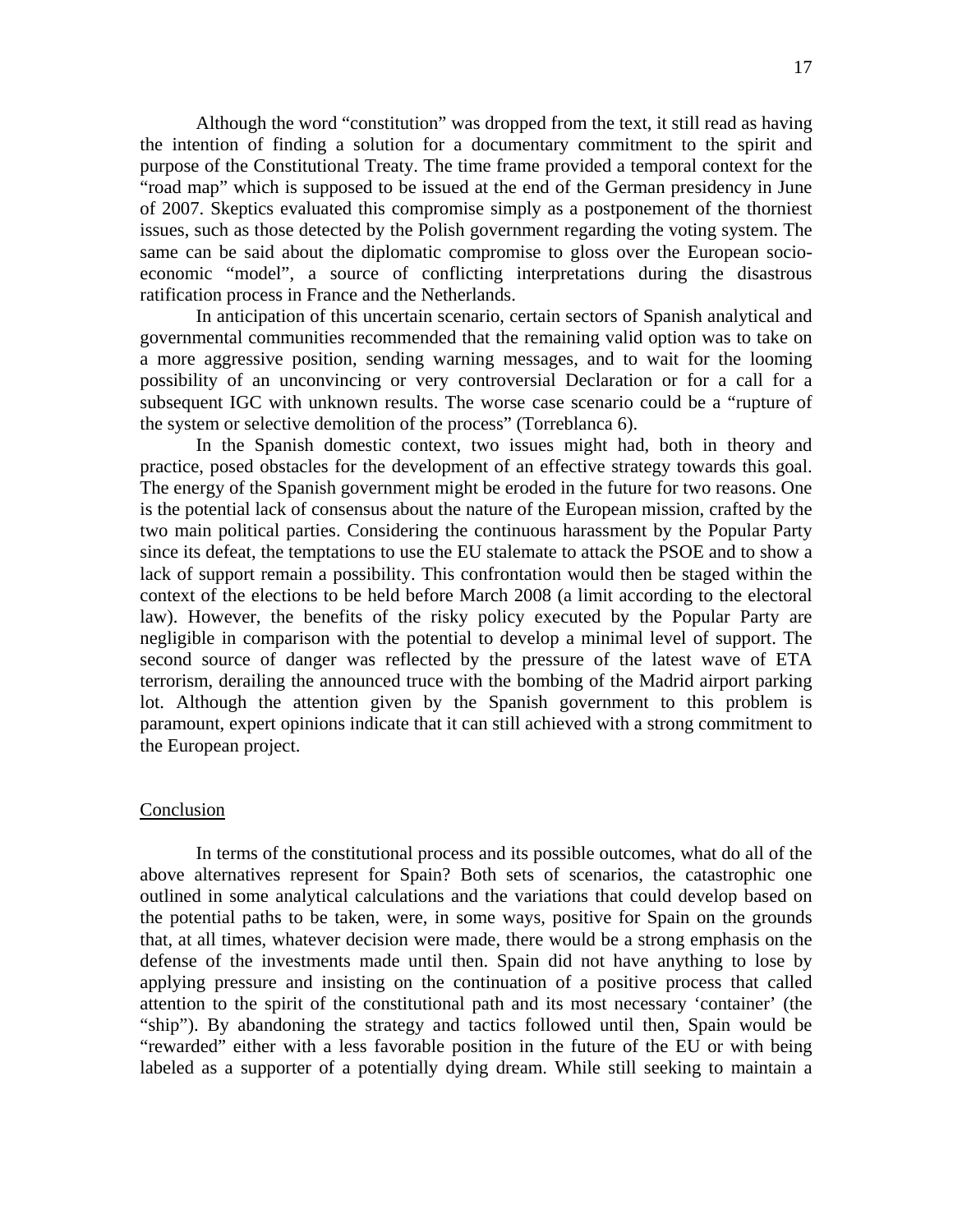strong leadership position, and in the event of a catastrophe, the Spanish government and its collaborators could simply point to the fact that they did their best.

For the above reasons, the Spanish government maintained a solid commitment first to the salvaging of the letter and the spirit of the constitutional treaty. Then a basic consensus developed at the end of the German presidency showing that a strong majority of Member States were in favor of supporting a script presented by Chancellor Angela Merkel regarding the complete abandoning of the constitutional path. The choice then was to approve the skeleton of a "reform" treaty. Madrid then sent clear signals that there were some fundamental aspects that should be respected from the spirit of the constitutional treaty. It then acted as a loyal partner in supporting the German initiative and leadership, which was praised by Spanish commentators<sup>15</sup> and then forming a practical coalition with the new French president in convincing the hardliners (Poland and the United Kingdom) that a compromise was in order.<sup>16</sup>

 The scholarly and media reaction to this outcome revealed that a substantial majority expressed general satisfaction, stressing the positive dimensions of the solution, based on the fact that it included the most fundamental institutional reforms envisioned in the defunct constitutional text (Martín, Torreblanca 2007, Mangas 2007). A notable number of observers and media editorials pointed out to areas of concern (El País 2007, "El nombre"; Baquero). A strong minority expressed anger and deception for the path taken by the Union, casting doubts over its prospective future regarding the limitations of the supranational aim and the perceived return to the intergovernmental logic (Sotelo, Vidal Folch). Overall, government and analytical sources targeted the negative role of the Polish government in resisting making a deal over the final text<sup>17</sup> expressing fears of impact over the drafting of the "Reform Treaty" (of Lisbon) and its ratification process in 2008, on time for its implementation in 2009.

#### **References**

Abellán, Victoria y Blanca Vilá. Lecciones de Derecho Comunitario Europeo. Barcelona: Ariel, 1993.

Albertí Rovira, Enoch; and Eduard Roig Molés (eds.) El proyecto de nueva Constitución Europea: balance de los trabajos de la Convención sobre el futuro de Europa. Barcelona: Institut d'Estudis Autonòmics, 2004.

Aldecoa Luzárraga, Francisco. Una Europa. Su proceso constituyente 2000-2003. Madrid, Biblioteca Nueva, 2003.

Aldecoa, Francisco. "El proceso político europeo en la laberíntica ratificación del Tratado Constitucional". Real Instituto Elcano. DT, 16 febrero 2006/1

Aldecoa Luzárraga, Francisco. La integración europea. Madrid: Tecnos, 2002.

<sup>&</sup>lt;sup>15</sup> See Sentís.

<sup>16</sup> See Missé, Egurbide 2007

<sup>&</sup>lt;sup>17</sup> El País 2007, "Nosotros".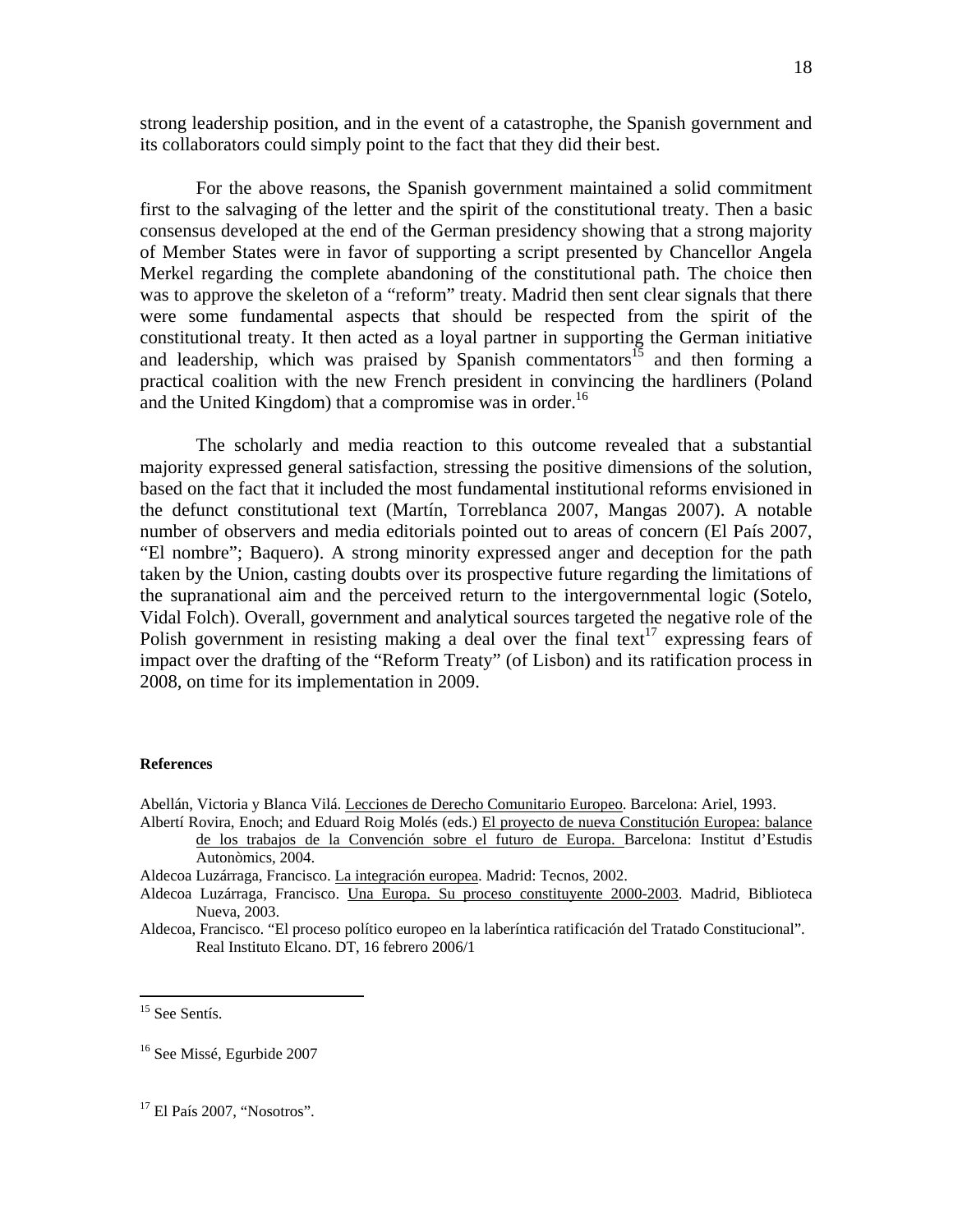Aldecoa, Francisco. "La CIG confirma el tratado constitucional de la Convención", Real Instituto Elcano de Trabajo, 1 setiembre 2004.

Almarcha Barbado, Amparo (ed.) Spain and EC membership evaluated. London: Pinter, 1993.

Areilza Carvajal, José M. España y las transformaciones de la Unión Europea. Madrid: FAES, 1999.

Baquero Cruz, Julio. "Europa entre la unamidad y la utopía", El País, 31 junio 2007.

- Barbé, Esther, and Elizabeth Johansson (eds). Beyond enlargement: the new members and the new frontiers of the enlarged European Union. Barcelona: Universitat Autónoma, 2003.
- Barbé, Esther. La política europea de España. Barcelona: Ariel, 1999.

Barón, Enrique. Europa en el alba del milenio. Madrid, Acento Editorial, 2000.

Bassets, Marc, "Zapatero aparca la Constitución europea", La Vanguardia 16 junio 2007.

- Bassols, Raimundo. España en Europa: historia de la adhesión a la CE, 1957-85. Madrid: Política Exterior, 1995.
- Borrell, Josep; Carlos Carnero y Diego López Garrido. Construyendo la Constitución Europea: Crónica Política de la Convención. Madrid: Real Instituto Elcano, 2003.

Calonge Velásquez, Antonio. La Unión Europea: guiones para su enseñanza. Granada: Comares, 2004.

Carnero, Carlos, y José Ignacio Torreblanca, "Europa, todos al tren", El País, 26 junio 2007.

- Chari, Raj S., Alfonso Egea de Haro, Kenneth Benoit and Michel Laver. "Spain and Europan Union Constitution Building". Real Instituto Elcano, DDT, July 18, 2004.
- Closa, Carlos, and Paul Heywood. Spain and the European Union. NY: Palgrave, 2004.
- Closa, Carlos. "La ratificación de la Constitución de la UE: un campo de minas" Real Instituto Elcano, ARI No. 13, ago-set 2004.
- Closa, Carlos. "Quo vadis, Europa? Seis opciones para una crisis constitucional", Real Instituto Elcano, ARI, no. 23, julio 2005.
- Crespo MacLennan, Julio. Spain and the process of European integration, 1957-85. NY/Oxford: Palgrave, 2000.
- De Ayala, José Enrique. "Europa en la encrucijada". Política Exterior, 103. Noviembre / Diciembre 2005. pp. 13-21.
- De la Cruz Ferrer, Juan; José Carlos Cano Montejano. Rumbo a Europa: la ampliación al este de la Unión Europea: repercusiones para España. Madrid: Dykinson, 2002.
- Egurbide, Peru. "España planta cara a la pretensión de Blair", El País, 20 junio 2007.

Egurbide, Peru. "Zapatero quire reducir al máximo las opciones del veto en la UE", El País, 16 junio 2007.

- El País, "El nombre de la cosa", 24 junio 2007.
- El País, "Nosotros, los Kaczynski", 28 junio 2007.
- Esteve, Francina, and Montserrat Pi. La proyección exterior de la Unión Europea en el Tratado Constitucional. Barcelona: CIDOB, 2005.
- European Council. "A Citizen's Agenda: delivering results for Europe", COM 2006 211.
- Farrell, Mary. Spain in the EU: the road to economic convergence. NY: Palgrave, 2001.
- Fernández Navarrete, Donato. Historia y economía de la Unión Europea. Madrid: Centro de Estudios Ramón Areces, 1999.
- Font, Joan. "El voto de los españoles en el referéndum sobre Tratado Constitucional", Real Instituto Elcano. ARI, no. 22, junio 2005.
- Freixes, Teresa, y José Carlos Remotti, El futuro de Europa. Constitución y derechos fundamentales, Valencia: Minim, 2002.
- Gillespie, Richard, and Richard Youngs. Spain: the European and international challenges. London: Frank Cass, 2001.
- González Vallvé, José Luis. "La construcción europea". Política Exterior, 106. Julio/ Agosto 2005. pp. 13- 20.
- Granell, Francesc. Catalunya dins la Unión Europea: Política, economía i societat. Barcelona: Edicions 62, 2002.
- Información Comercial Española. Las políticas comunitarias: Una visión interna. 20 años de España en la Unión Europea. No. 831. julio-agosto 2006.
- Jones, Rachel. Beyond the Spanish state: central government, domestic actors and the EU. NY: Palgrave, 2000.
- Kerr, John. "Pick the sweetest European cherries". Financial Times, Feb. 28, 2007.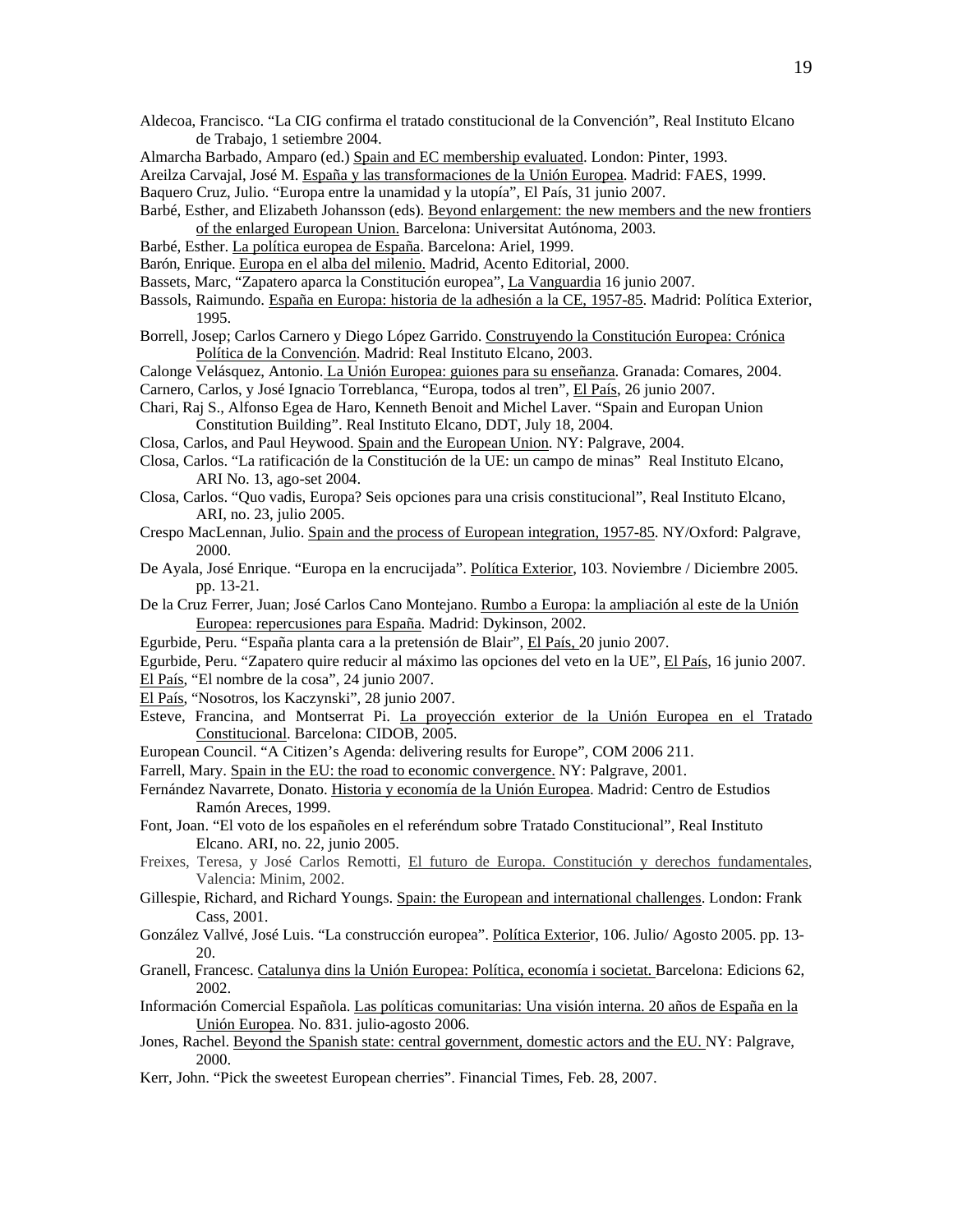- Kurpas, Sebastián. "Qué aspectos de la Constitución Europea podrían salvarse si fracasa la ratificación? Los problemas del "Plan B"." DT Nº 26-2005 - 27.5.2005.
- León, Bernardino. « Un nuevo Gobierno, una nueva política exterior », Real Instituto Elcano ARI, No. 13, agosto-setiembre 2004.
- López Castillo, Antonio, y Molina, Ignacio. "Memorando Opex N° 28/2007: La Convocatoria en Madrid de los "Amigos de la Constitución europea". 24 enero 2007.
- López Garrido, Diego. La Constitución Europea. Alicante: Bomarzo, 2005.
- Lorca, María. 2007, "The euro turns five", Miami/Florida European Union Center, EUMA, February 2007.
- Mangas Martín, Araceli. "Reflotar Europa tras hundir la nave constitucional" El Mundo, 25 junio 2007.

Mangas Martín, Araceli. La Constitución Europea. Madrid: Justel, 2005.

- Mangas, Araceli, y Diego J. Liñán Nogueras. Instituciones y derecho de la Unión Europeas. Madrid: Mc.Graw-Hill, 1996.
- Mangas, Araceli. "El rescate del Tratado Constitucional: ¿qué y cómo se puede salvar?". Real Instituto Elcano, – ARI Nº 17/2007, 12 febrero 2007.
- Marks, Michael. The formation of European policy in post-Franco Spain: the role of ideas, interests, and knowledge. Avebury, VT: Ashgate, 1997.
- Martín y Pérez de Nanclares, José. "Hacia un Nuevo tratado europeo: de cómo recuperar la esencia del Tratado Constitucional sin que lo parezca", ARI, Real Instituto Elcano, 9 julio 2007.
- Méndez de Vigo, Iñigo El rompecabezas: así redactamos la Constitución Europea. Madrid: Biblioteca Nueva/ Real Instituto Elcano, 2005.
- Missé, Andreu, "España y Francia impulsan una iniciativa para 'sacar a Europa del estancamiento' " El País, 18 junio 2007.
- Montes, Pedro. La integración en Europa: del Plan de Estabilización a Maastricht. Madrid: Editorial Trotta, 1993.
- Morata, Francesc. La Unión Europea: Procesos, actores y políticas. Ariel: Barcelona, 1998.
- Moreiro, Carlos J. "Entre la Convención y la CIG: el diseño de la nueva Europa". Política Exterior, 95. Septiembre / Octubre 2003, pp.105-112.
- Moreno Juste, Antonio. Franquismo y construcción europea. Madrid: Tecnos, 1998.
- Muñoz de Bustillo, Rafael, y Rafael Bonete Perales. Introducción a la Unión Europea: un análisis desde la economía. Madrid: Alianza,1997.
- Navarro, Alberto. "La Europa de los ciudadanos". Política Exterior, 103. Enero / Febrero 2005. pp. 73-80. Ortega y Gasset, José. Obras completas. Madrid:Revista de Occidente.
- Petschen, Santiago. "Aceptar el fracaso" Política Exterior, 106. Julio / Agosto 2005. pp. 77-88.
- Petschen, Santiago. "Europa: ¿Estados o ciudadanos?". Política Exterior, 98. Marzo / Abril, 2004.
- Petschen, Santiago. La construcción europea: una visión desde la perspectiva del poder. México: Plaza y Valdés, 2005.
- Pipes, Richard. "Spain and the European Union". The major nation-states in the European Union. NY: Longman/Pearson, 2005, pp. 302-319.
- Política Exterior. Editorial. "Sí español a la Constitución", No. 104. Marzo / Abril 2005, pp. 5-6.
- Powell, Charles. "El gobierno español ante el proyecto de Tratado Constitucional". ARI Nº 90-2003 23.6.2003*.*
- Powell, Charles; José Ignacio Torreblanca, Alicia Sorroza. Construir Europa desde España: los nuevos desafíos de la política europea Madrid: Real Instituto Elcano, 2005.
- Rodríguez Iglesias, Gil Carlos y José Ignacio Torreblanca. "El futuro de la Constitución europea: opciones para España". Real Instituto Elcano, 2006.
- Roy, Joaquín, and Roberto Domínguez, eds., 2006 Towards the Completion of Europe: Analysis and Perspectives of the New European Union Enlargement. Miami: European Union Center/Jean Monnet Chair, 2006.
- Roy, Joaquín. "La Unión Europea: de la arquitectura a la alquimia," in Joaquín Roy, Roberto Domínguez and Rafael Velázquez (eds.), Retos e interrelaciones de la integración regional: Europa y América, México: Universidad Nacional de Quintana Roo/Plaza y Valdés, 2003, pp. 53-77.
- Roy, Joaquín. "Spain's Return to "Old Europe": Background and Consequences of the March 11 and 14, 2004 Terrorist Attacks and Elections". Miami European Union Center/Jean Monnet Chair. Vol. 5, No. 6, March 2005. www.miami.edu/eucenter/royaznarfinal.pdf
- Roy, Joaquín; and Aimee Kanner. "España y Portugal en la Unión Europea". México: Universidad Autónoma de México (UNAM), 2001.